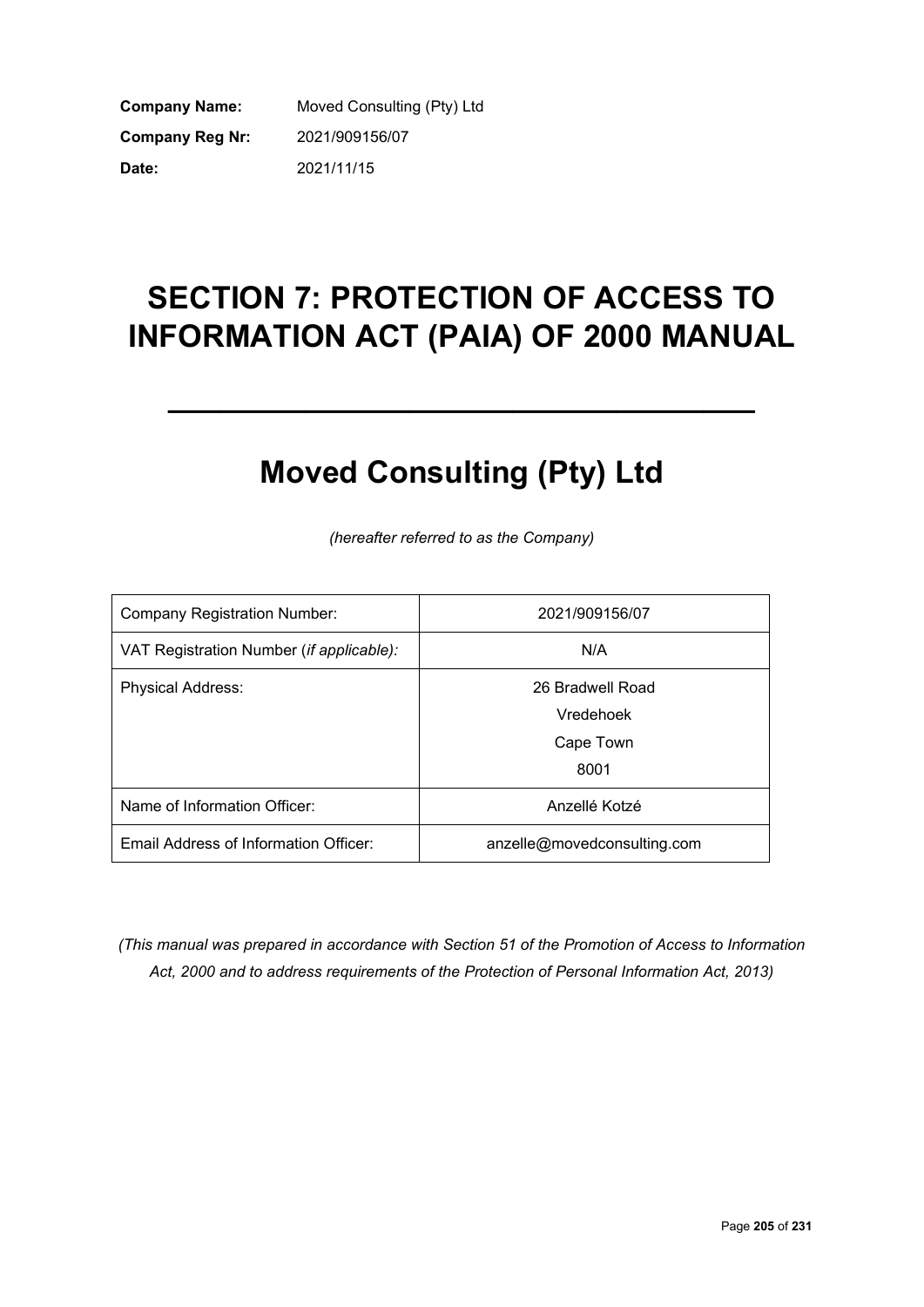| <b>Company Name:</b>   | Moved Consulting (Pty) Ltd |
|------------------------|----------------------------|
| <b>Company Reg Nr:</b> | 2021/909156/07             |
| Date:                  | 2021/11/15                 |

# **7.1. BACKGROUND TO THE PROMOTION OF ACCESS TO INFORMATION ACT**

On 9 March 2001, the Promotion of Access to Information Act, No. 2 of 2000 (PAIA) came into operation, giving effect to the Section 32(2) Constitutional right of access to information. In terms of Section 51(1) of the Promotion of Access to Information Act (PAIA), all heads of private bodies are required to compile a manual that provides information regarding the subjects and categories of records held by such private bodies. This document serves as the Company's information manual and provides reference to the records held by the Company and the process to request access to such records.

Where a request is made in terms of the PAIA, the Company is obliged to release the information, subject to applicable legislative requirements.

| <b>Definitions</b>                  | Interpretation                                                                                                                                                                                                                                  |
|-------------------------------------|-------------------------------------------------------------------------------------------------------------------------------------------------------------------------------------------------------------------------------------------------|
| Conditions for lawful<br>processing | Means the conditions for the lawful processing of Personal<br>Information as fully set out in Chapter 3 of POPIA.                                                                                                                               |
| Company                             | Shall mean as specified on the Title page of this document.                                                                                                                                                                                     |
| Constitution                        | Means The Constitution of the Republic of South Africa, 1996.                                                                                                                                                                                   |
| Customer                            | Refers to any natural or juristic person that received or receives<br>services from the Company.                                                                                                                                                |
| Data Subject                        | Has the meaning ascribed thereto in Section 1 of POPIA                                                                                                                                                                                          |
| Employees                           | Refers to any person who works for or provides services to or on<br>behalf of the Company and receives or is entitled to receive<br>remuneration and any other person who assists in carrying out or<br>conducting the business of the Company. |
| Information Officer                 | Means the appointed Information Officer (as defined in Section 1 of<br>PAIA) of the Company                                                                                                                                                     |
| Manual                              | Means this manual prepared in accordance with Section 51 of PAIA<br>and Regulation 4(1) (d) of the POPIA Regulations.                                                                                                                           |
| <b>PAIA</b>                         | Promotion of Access to Information Act 2 of 2000.                                                                                                                                                                                               |
| Personal Information                | Has the meaning ascribed thereto in Section 1 of POPIA.                                                                                                                                                                                         |
| <b>POPIA</b>                        | Means the Protection of Personal Information Act 4 of 2013.                                                                                                                                                                                     |
| <b>POPIA Regulations</b>            | Means the regulations promulgated in terms of Section 112(2) of<br>POPIA.                                                                                                                                                                       |
| Private Body                        | Has the meaning ascribed thereto in Sections 1 of both PAIA and<br><b>POPIA</b>                                                                                                                                                                 |
| Processing                          | Has the meaning ascribed thereto in Section 1 of POPIA.                                                                                                                                                                                         |

# **7.2. DEFINITIONS AND INTERPRETATION**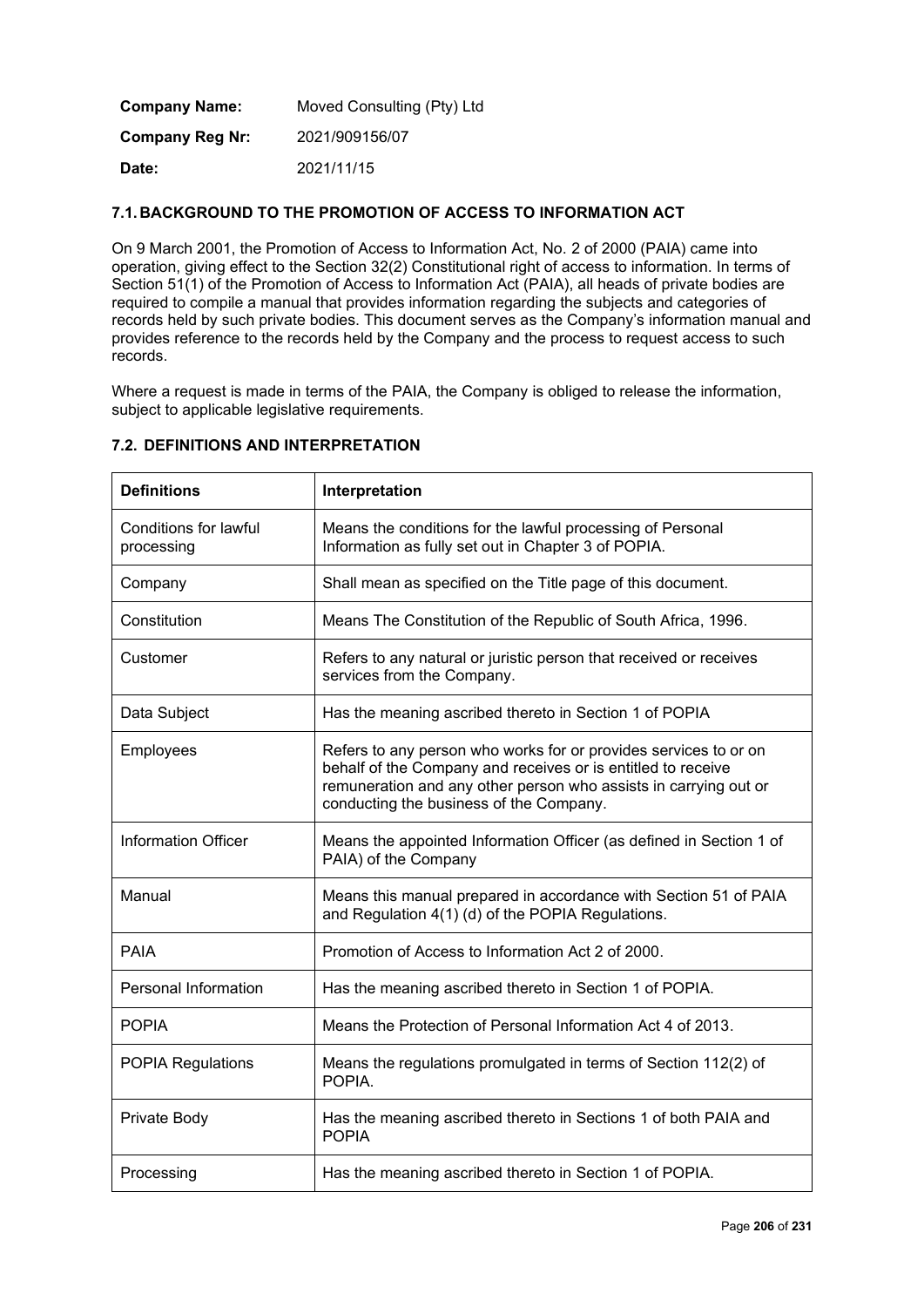| <b>Company Name:</b>   | Moved Consulting (Pty) Ltd |
|------------------------|----------------------------|
| <b>Company Reg Nr:</b> | 2021/909156/07             |
| Date:                  | 2021/11/15                 |

| <b>Responsible Party</b>  | Has the meaning ascribed thereto in Section 1 of POPIA.                                    |
|---------------------------|--------------------------------------------------------------------------------------------|
| Record                    | Has the meaning ascribed thereto in Section 1 of PAIA and includes<br>Personal Information |
| Requestor                 | Has the meaning ascribed thereto in Section 1 of PAIA.                                     |
| <b>Request for Access</b> | Has the meaning ascribed thereto in Section 1 of PAIA.                                     |
| <b>SAHRC</b>              | Means the South African Human Rights Commission.                                           |

## **7.3. PAIA**

PAIA commenced on the 9th of March 2001. The purpose of PAIA is to give effect to Section 32 of the Constitution, a fundamental right in the Bill of Rights, being the right of access to any information held by the state and any right held by any other person and that is required for the exercise of any rights.

Section 50 of PAIA states that where a request is made for the Company to release a record, the Company is obliged to release the record, except where PAIA expressly provides for the withholding of the record.

PAIA further sets out the required procedures to be followed by a requestor when making a Request for Access. Section 51 of PAIA further states that "all Private Bodies are required to compile an information manual" or PAIA Manual.

## **7.4. POPIA**

The Purpose of POPIA is to give effect to Section 14 of The Constitution, "The Right to Privacy", by protecting Personal Information and regulating the free flow and processing of Personal Information.

POPIA sets minimum conditions which the Company must comply with to ensure that all Personal Information is respected and protected.

## **7.5. PURPOSE OF THE PAIA MANUAL**

The purpose of PAIA is to:

- Promote the right of access to information.
- Create a culture of transparency and accountability.
- Giving the right to information.
- Actively promote a society in which the people of South Africa have access to information.
- Enable the people of South Africa to exercise and protect their rights.

Section 9 of PAIA recognises that the right to access information cannot be unlimited:

- Limitations aimed at the reasonable protection of privacy.
- Commercial confidentiality.
- Effective, efficient, and good governance.

This PAIA Manual complies with the requirements of guidelines mentioned in Section 10 of PAIA. It recognises that the appointed Information Regulator will be responsible to regulate compliance with PAIA and POPIA.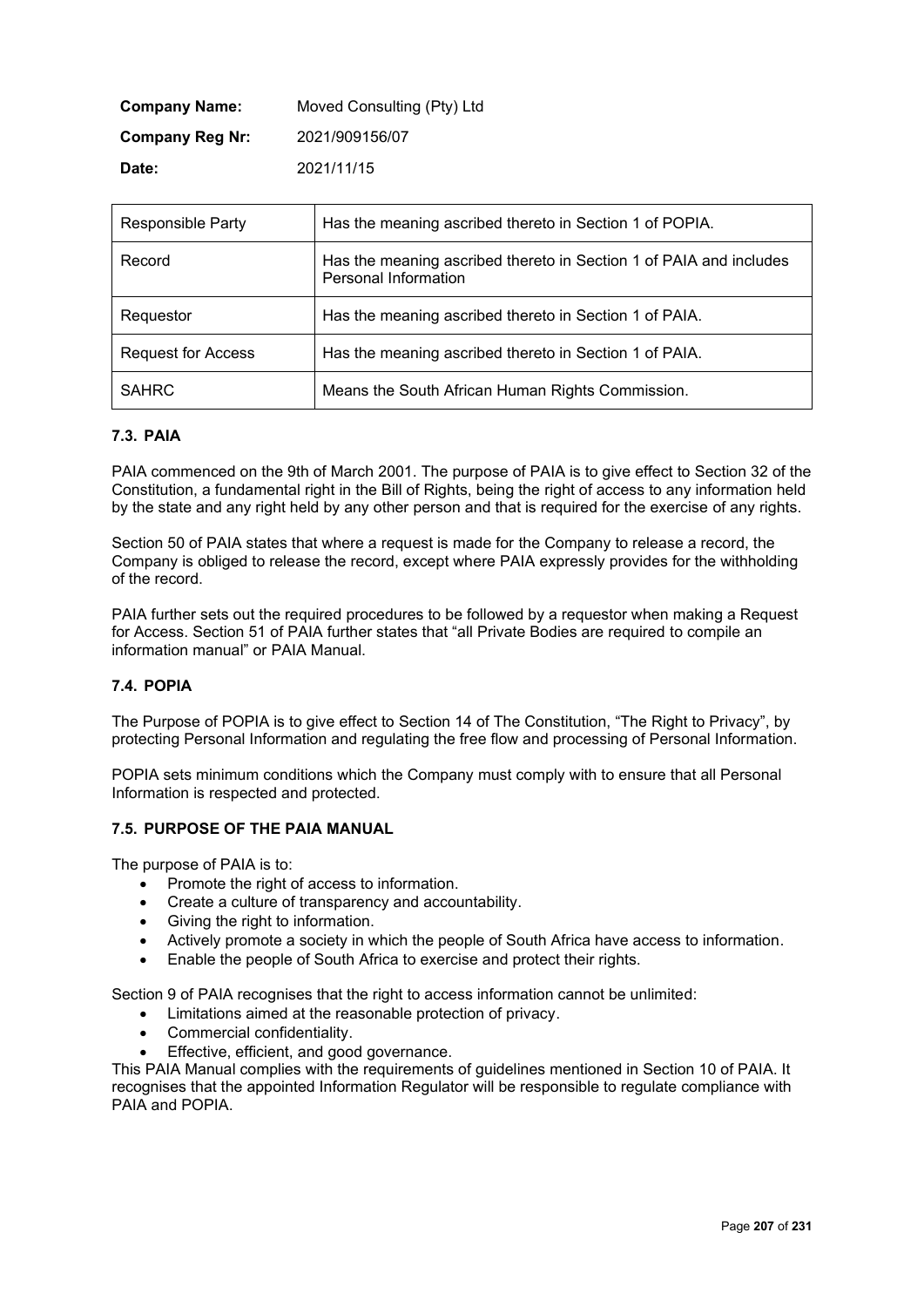| <b>Company Name:</b>   | Moved Consulting (Pty) Ltd |
|------------------------|----------------------------|
| <b>Company Reg Nr:</b> | 2021/909156/07             |
| Date:                  | 2021/11/15                 |

# **7.6. AVAILABILITY OF THE PAIA MANUAL**

A copy of this PAIA Manual is available to the public for inspection on the Company's website at or on request from the designated contact person referred to in this Manual.

This Manual is also available for inspection at the Company's offices free of charge.

# **7.7. CONTACT DETAILS OF THE MANAGING DIRECTOR OF THE COMPANY [SECTION 51(1)(A)]**

| <b>Managing Director:</b> | Anzellé Kotzé                                      |
|---------------------------|----------------------------------------------------|
| Registered Address:       | 26 Bradwell Road<br>Vredehoek<br>Cape Town<br>8001 |
| Postal Address:           | As above                                           |
| Telephone Number:         | 0798918442                                         |
| Email Address:            | anzelle@movedconsulting.com                        |
| Website (If applicable)   | www.movedconsulting.com                            |

## **7.8.THE INFORMATION OFFICER OF THE COMPANY [SECTION 51(1)(B)]**

PAIA prescribes the appointment of an Information Officer for the Company. The Information Officer is responsible to assess request for access to information. The CEO of the Company fulfils such a function in terms of PAIA Section 51.

The Information Officer appointed in terms of the PAIA also refers to the Information Officer as referred to in the POPIA of 2013. All request for information in terms of PAIA and POPIA must be addressed to the Information Officer.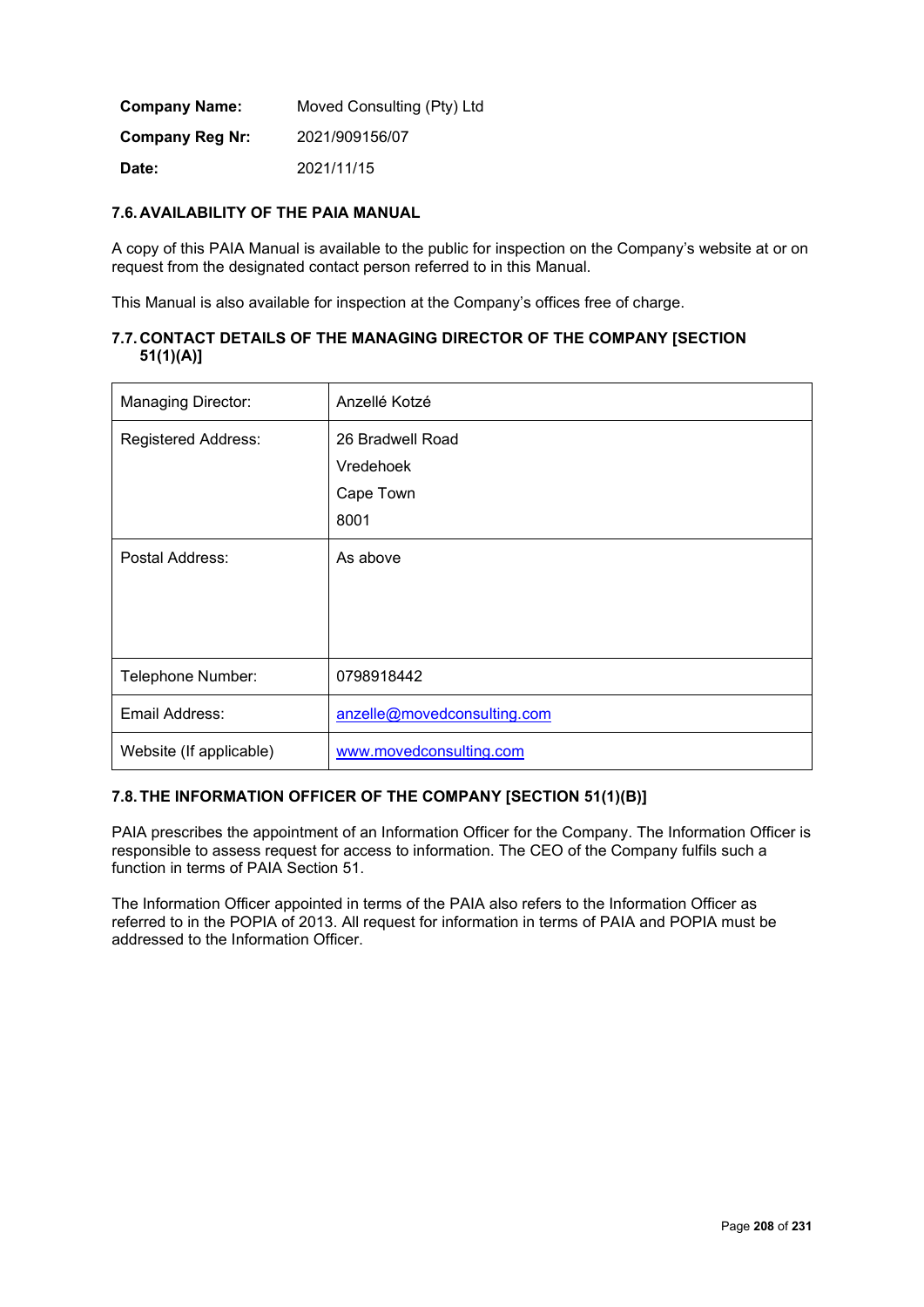| <b>Company Name:</b>   | Moved Consulting (Pty) Ltd |
|------------------------|----------------------------|
| <b>Company Reg Nr:</b> | 2021/909156/07             |
| Date:                  | 2021/11/15                 |

# **7.9. CONTACT DETAILS OF THE INFORMATION OFFICER OF THE COMPANY**

| Information Officer: | Anzellé Kotzé                                      |
|----------------------|----------------------------------------------------|
| Registered Address:  | 26 Bradwell Road<br>Vredehoek<br>Cape Town<br>8001 |
| Telephone Number:    | 0798918442                                         |
| Email Address:       | anzelle@movedconsulting.com                        |

# **7.10. GUIDE OF SA HUMAN RIGHTS COMMISSION [SECTION 51(1) (B)]**

PAIA grants a requester access to records of the Company, if the record is required for the exercise or protection of any rights. If a public body lodges a request, the public body must be acting in the public interest.

Requests in terms of PAIA must be made in accordance with the prescribed procedures and at the rates provided. The forms and tariff are dealt with in paragraphs 6 and 7 of PAIA.

A Guide has been compiled in terms of Section 10 of PAIA by the Human Rights Commission. It contains information to assist a person wishing to exercise a constitutional right, in terms of PAIA. The Guide is available from the SAHRC as follows:

The South African Human Rights Commission: PAIA Unit

| <b>Physical Address:</b> | 29 Princess of Wales Terrace<br>corner York and St. Andrews Streets<br>Parktown |
|--------------------------|---------------------------------------------------------------------------------|
| Postal address:          | Private Bag 2700<br>Houghton<br>2041                                            |
| Telephone number:        | +27 (11) 877 3600                                                               |
| Fax number:              | +27 (11) 403 0625                                                               |
| E-mail:                  | PAIA@sahrc.org.za                                                               |

# **7.11. CATEGORIES OF RECORDS AVAILABLE ONLY ON REQUEST TO ACCESS IN TERMS OF PAIA [SECTION 51(1) (E)]**

## **Records held by the Company.**

"Employee" or "Personnel" refers to any person who works for, or provides services to, or on behalf of the Company. This includes, directors, all permanent, temporary, and part-time staff, as well as contract workers.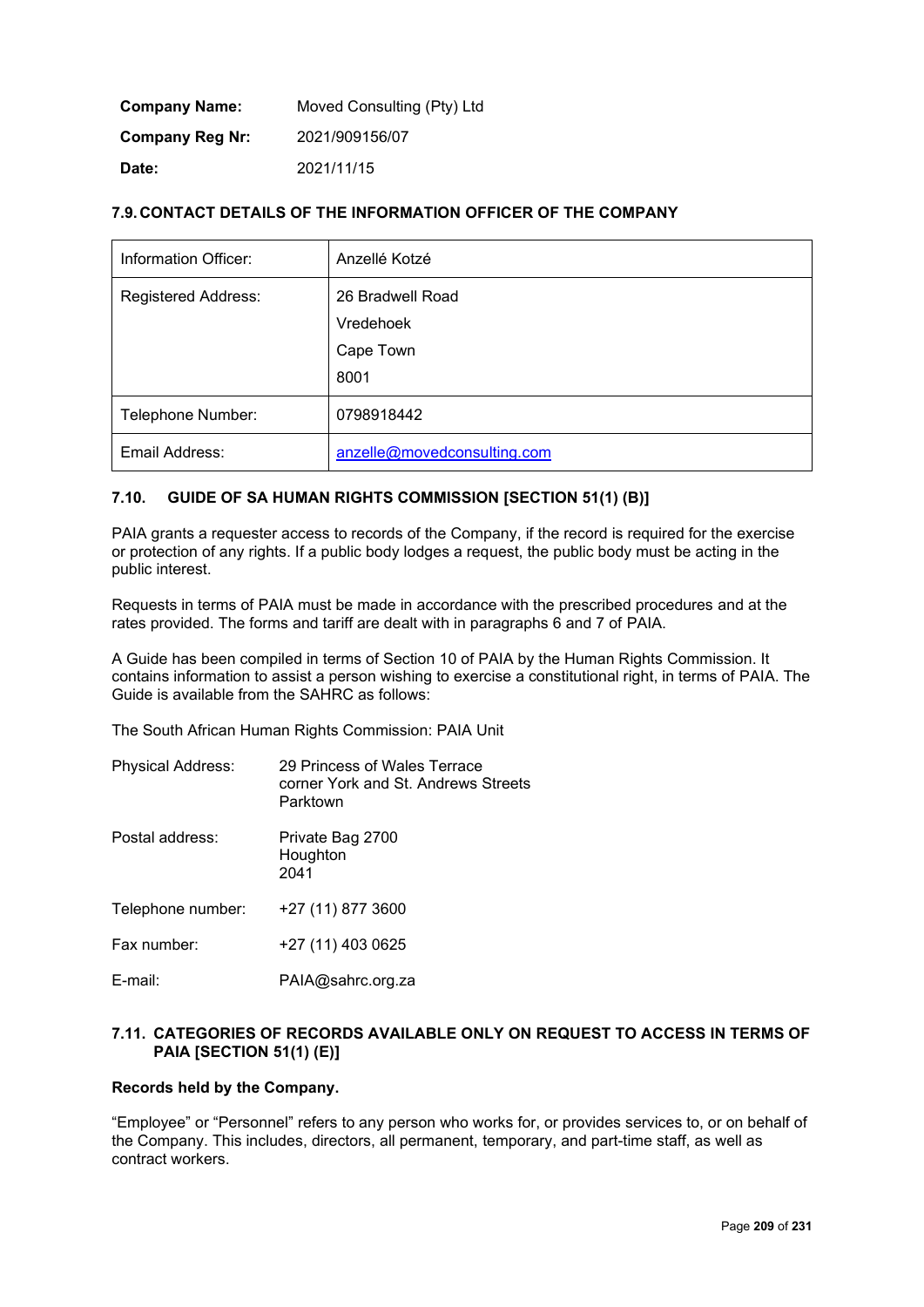| <b>Company Name:</b> | Moved Consulting (Pty) Ltd |
|----------------------|----------------------------|
| Company Reg Nr:      | 2021/909156/07             |
| Date:                | 2021/11/15                 |

This section serves as a reference to the categories of information that the Company holds. The information is classified and grouped according to records relating to the following subjects and categories:

| <b>Subject</b>               | Category                                                                                                                                                                                                                                                                                                                                                                                                                                                                                                        |
|------------------------------|-----------------------------------------------------------------------------------------------------------------------------------------------------------------------------------------------------------------------------------------------------------------------------------------------------------------------------------------------------------------------------------------------------------------------------------------------------------------------------------------------------------------|
| <b>Companies Act Records</b> | All trust deeds.<br>٠<br>Documents of Incorporation.<br>$\bullet$<br>Index of names of Directors.<br>$\bullet$<br>Memorandum of Incorporation.<br>$\bullet$<br>Minutes of meetings of the Board of Directors.<br>٠<br>Minutes of meetings of Shareholders.<br>٠<br>Register of directors' shareholdings.<br>٠<br>Share certificates.<br>٠<br>Share Register and other statutory registers.<br>٠<br>Records relating to the appointment of:<br>Auditors.<br>$\circ$<br>Directors.<br>$\circ$<br>Other<br>$\circ$ |
| <b>Financial Records</b>     | Accounting Records.<br>٠<br>Annual Financial Reports.<br>٠<br><b>Annual Financial Statements.</b><br>Asset Registers.<br>٠<br><b>Bank Statements.</b><br>Banking details and bank accounts.<br>٠<br>Banking Records.<br>٠<br>Debtors / Creditors statements and invoices.<br>General ledgers and subsidiary ledgers.<br>٠<br>General reconciliation.<br>Invoices.<br>Paid Cheques.<br>$\bullet$<br>Policies and procedures.<br>Rental Agreements.<br>Tax Returns.                                               |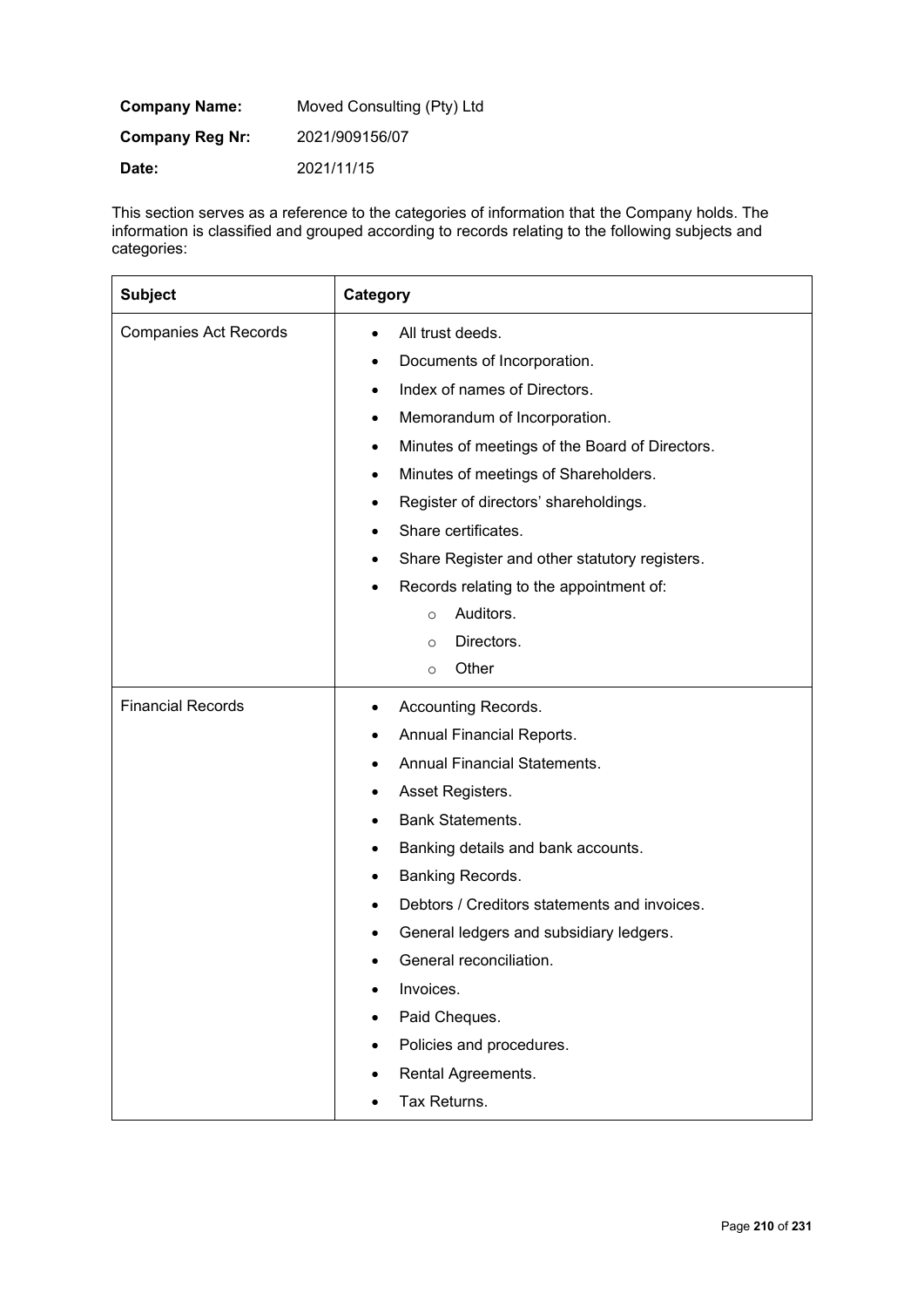| <b>Company Name:</b>   | Moved Consulting (Pty) Ltd |
|------------------------|----------------------------|
| <b>Company Reg Nr:</b> | 2021/909156/07             |
| Date:                  | 2021/11/15                 |

**F** 

| Income Tax Records      | PAYE Records.<br>$\bullet$                                               |  |
|-------------------------|--------------------------------------------------------------------------|--|
|                         | Documents issued to employees for income tax purposes.<br>$\bullet$      |  |
|                         | Records of payments made to SARS on behalf of<br>$\bullet$<br>employees. |  |
|                         | All other statutory compliances:<br>$\bullet$                            |  |
|                         | <b>VAT</b><br>$\circ$                                                    |  |
|                         | <b>Regional Services Levies</b><br>$\circ$                               |  |
|                         | <b>Skills Development Levies</b><br>$\circ$                              |  |
|                         | UIF<br>$\circ$                                                           |  |
|                         | Workmen's Compensation<br>$\circ$                                        |  |
| Personnel Documents and | Accident books and records.<br>$\bullet$                                 |  |
| Records                 | Address Lists.<br>$\bullet$                                              |  |
|                         | Disciplinary Code and Records.<br>٠                                      |  |
|                         | Employee benefits arrangements rules and records.<br>٠                   |  |
|                         | <b>Employment Contracts.</b><br>٠                                        |  |
|                         | Employment Equity Plan.<br>٠                                             |  |
|                         | Forms and Applications.<br>٠                                             |  |
|                         | Grievance Procedures.<br>$\bullet$                                       |  |
|                         | Leave Records.<br>$\bullet$                                              |  |
|                         | Medical Aid Records.<br>$\bullet$                                        |  |
|                         | Payroll reports/ Wage register.<br>$\bullet$                             |  |
|                         | Pension Fund Records.<br>$\bullet$                                       |  |
|                         | Safety, Health and Environmental records.<br>٠                           |  |
|                         | Salary Records.                                                          |  |
|                         | SETA records.                                                            |  |
|                         | Standard letters and notices                                             |  |
|                         | Training Manuals.                                                        |  |
|                         | Training Records.<br>$\bullet$                                           |  |
|                         | Workplace and Union agreements and records.                              |  |

٦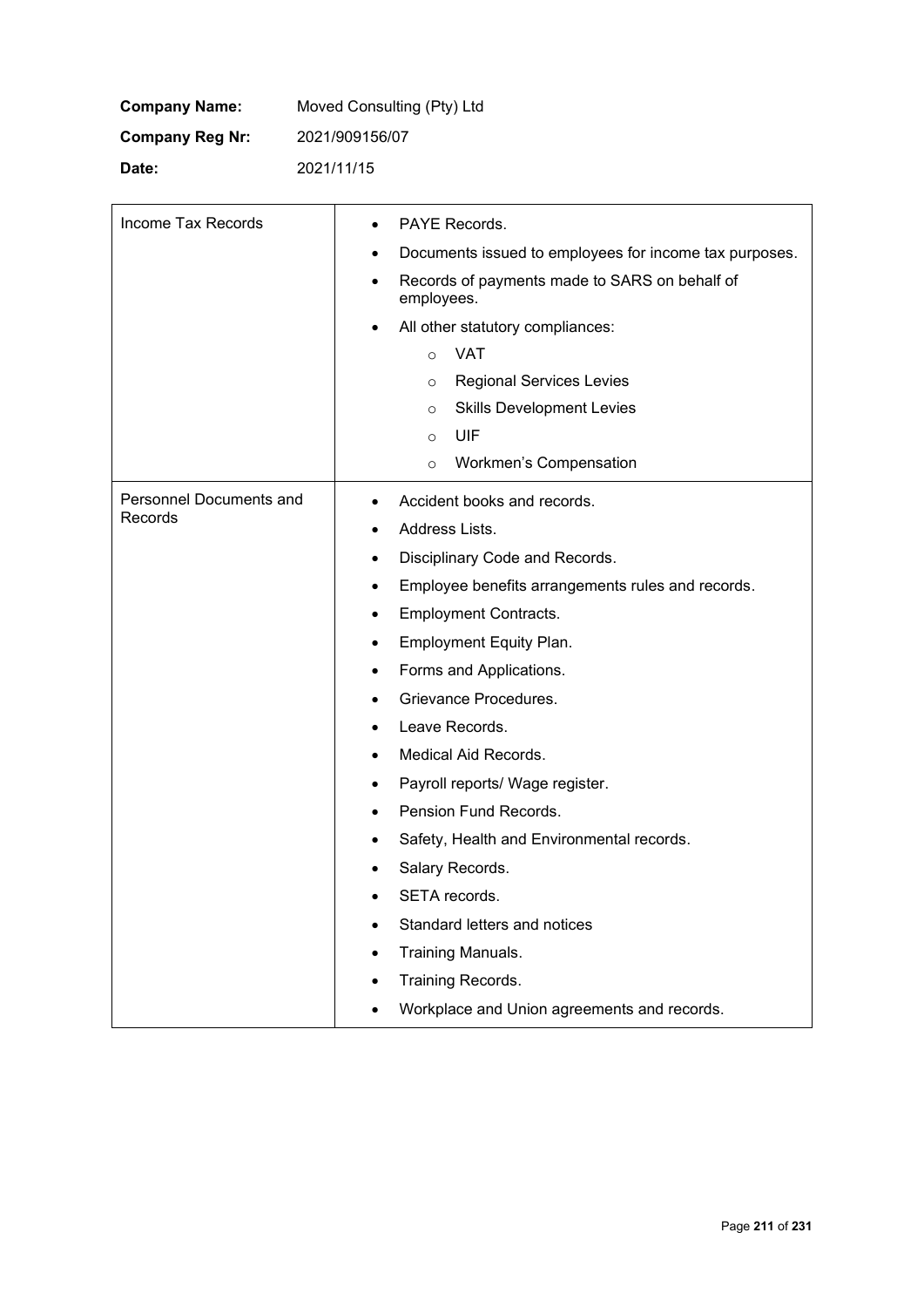| <b>Company Name:</b>   | Moved Consulting (Pty) Ltd |
|------------------------|----------------------------|
| <b>Company Reg Nr:</b> | 2021/909156/07             |
| Date:                  | 2021/11/15                 |

| <b>Procurement Records</b>        | Standard Terms and Conditions for supply of services and<br>products.              |
|-----------------------------------|------------------------------------------------------------------------------------|
|                                   | Contractor, client, and supplier agreements.<br>$\bullet$                          |
|                                   | Lists of suppliers, products, services, and distribution.<br>$\bullet$             |
|                                   | Policies and Procedures.<br>$\bullet$                                              |
| Sales Records                     | Customer details.<br>$\bullet$                                                     |
|                                   | Credit application information.<br>$\bullet$                                       |
|                                   | Information and records provided by a third-party.<br>$\bullet$                    |
| <b>Marketing Records</b>          | Advertising and promotional material<br>$\bullet$                                  |
|                                   | <b>Proposal Documents</b><br>$\bullet$                                             |
|                                   | New Business Development<br>$\bullet$                                              |
|                                   | <b>Brand Information Management</b><br>$\bullet$                                   |
|                                   | <b>Marketing Strategies</b><br>٠                                                   |
|                                   | <b>Communication Strategies</b>                                                    |
|                                   | Agreements<br>٠                                                                    |
|                                   | <b>Client Relationship Programmes</b><br>٠                                         |
|                                   | <b>Marketing Brochures</b><br>٠                                                    |
| Risk Management and Audit         | Audit reports.<br>٠                                                                |
|                                   | Risk management frameworks.<br>$\bullet$                                           |
|                                   | Risk management plans.<br>$\bullet$                                                |
| Safety, Health and<br>Environment | Complete Safety, Health and Environment Risk<br>$\bullet$<br>Assessment.           |
|                                   | Environmental Managements Plans.<br>٠                                              |
|                                   | Inquiries, inspections, examinations by environmental<br>$\bullet$<br>authorities. |
| Information Technology            | Computer / mobile device usage policy documentation.<br>٠                          |
|                                   | Disaster recovery plans.<br>٠                                                      |
|                                   | Hardware asset registers.<br>٠                                                     |
|                                   | Information security policies/standards/procedures.<br>٠                           |
|                                   | Information technology systems and user manuals.<br>٠                              |
|                                   | Information usage policy documentation.<br>$\bullet$                               |
|                                   | Project implementation plans.                                                      |
|                                   | Software licensing.                                                                |
|                                   | System documentation and manuals.                                                  |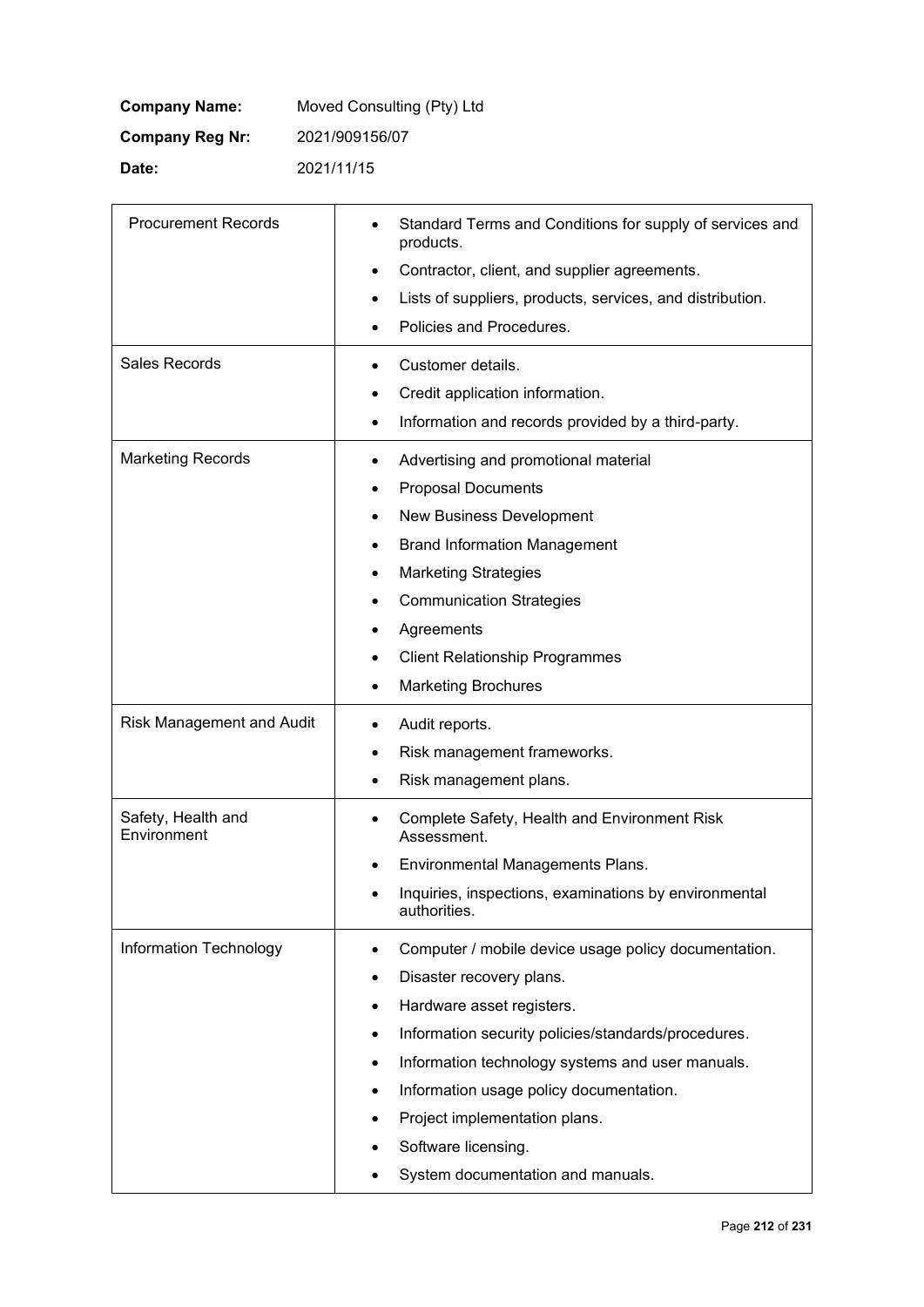| <b>Company Name:</b>   | Moved Consulting (Pty) Ltd |
|------------------------|----------------------------|
| <b>Company Reg Nr:</b> | 2021/909156/07             |
| Date:                  | 2021/11/15                 |

| Training   | <b>Training Materials</b><br>٠<br><b>Training Records and Statistics</b><br><b>Training Agreements</b>                                                                                                                                                                                                                                                                       |
|------------|------------------------------------------------------------------------------------------------------------------------------------------------------------------------------------------------------------------------------------------------------------------------------------------------------------------------------------------------------------------------------|
| Media      | <b>External Publications</b><br><b>Internal Publications</b><br>٠<br><b>Reference Works</b><br>٠<br>Periodicals<br>٠<br>Research Files (Articles)                                                                                                                                                                                                                            |
| Operations | <b>Access Control Records</b><br>Agreements<br>٠<br><b>Archival Administration Documentation</b><br><b>Communication Strategies</b><br>٠<br>Contracts<br>General Correspondence<br>٠<br><b>Patents and Trademark Documents</b><br>٠<br>Insurance Documentation<br>٠<br>Service level agreements<br>٠<br><b>Travel Documentation</b><br><b>Vehicle Registration Documents</b> |

Note that the accessibility of the records may be subject to the grounds of refusal set out in this PAIA manual.

Records deemed confidential on the part of a third-party, will necessitate permission from the third party concerned, in addition to normal requirements, before the Company will consider access.

# **7.12. RECORDS FREELY AVAILABLE TO THE PUBLIC**

The categories of records that are available without a person having to request access in terms of the Act are:

- Certain marketing information, adverts, and brochures
- Certain product information
- External media releases
- Public company records

Other non-confidential records, such as statutory records maintained at CIPC, may also be accessed without the need to submit a formal application, however, please note that an appointment to view such records will still have to be made with the Information Officer.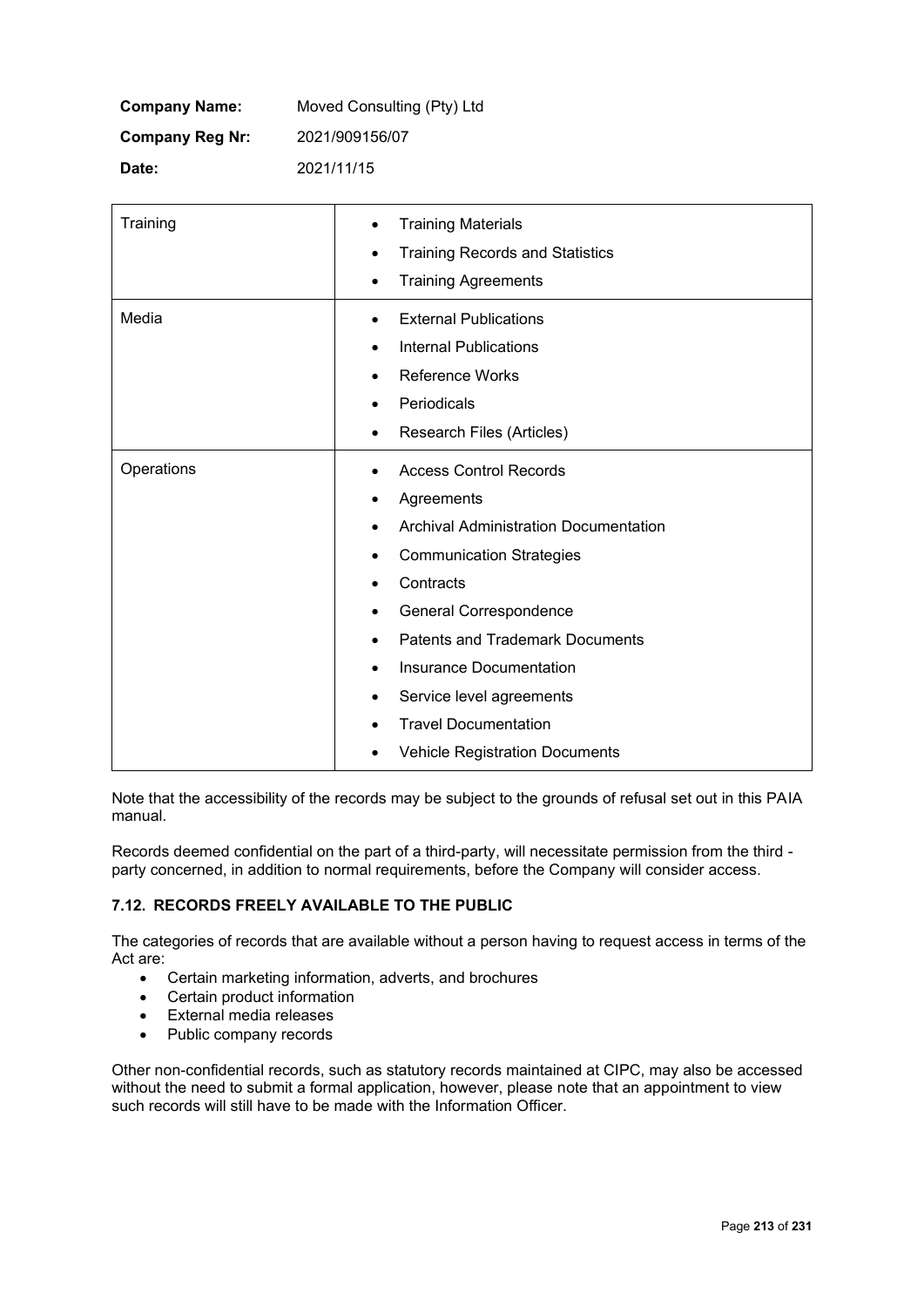**Company Name:** Moved Consulting (Pty) Ltd

**Company Reg Nr:** 2021/909156/07

**Date:** 2021/11/15

# **7.13. DESCRIPTION OF THE RECORDS WHICH ARE AVAILABLE IN ACCORDANCE WITH ANY OTHER LEGISLATION [SECTION 51(1) (D)]**

Where applicable to its operations, the Company also retains records and documents in terms of the legislation below.

Unless disclosure is prohibited in terms of legislation or otherwise, records that are required to be made available in terms of these Acts shall be made available for inspection. A request to access must be done in accordance with the prescriptions of PAIA.

- Auditing Professions Act, No 26 of 2005.
- **EXECUTE:** Basic Conditions of Employment Act, No 75 of 1997.
- Broad- Based Black Economic Empowerment Act, No 75 of 1997.
- Business Act, No 71 of 1991.
- Companies Act, No 71 of 2008.
- x Compensation for Occupational Injuries & Diseases Act, 130 of 1993.
- Competition Act, No.71 of 2008.
- Constitution of the Republic of South Africa 2008.
- Copyright Act, No 98 of 1978.
- Customs & Excise Act, 91 of 1964.
- Electronic Communications Act, No 36 of 2005.
- Electronic Communications and Transactions Act, No 25 of 2002.
- Employment Equity Act, No 55 of 1998.
- Financial Intelligence Centre Act, No 38 of 2001.
- Identification Act, No. 68 of 1997.
- Income Tax Act, No 58 of 1962.
- Intellectual Property Laws Amendment Act, No 38 of 1997.
- Labour Relations Act, No 66 of 1995.
- Long Term Insurance Act, No 52 of 1998.
- Occupational Health & Safety Act, No 85 of 1993.
- Pension Funds Act, No 24 of 1956.
- Prescription Act, No 68 of 1969.
- Prevention of Organised Crime Act, No 121 of 1998.
- Promotion of Access to Information Act, No 2 of 2000.
- Protection of Personal Information Act, No. 4 of 2013.
- x Regulation of Interception of Communications and Provision of Communication-Related Information Act 70 of 2002.
- Revenue laws Second Amendment Act. No 61 of 2008.
- Skills Development Levies Act No. 9 of 1999.
- Short-term Insurance Act No. 53 of 1998.
- Trust Property Control Act 57 of 1988.
- Unemployment Insurance Contributions Act 4 of 2002.
- Unemployment Insurance Act No. 30 of 1966.
- x Value Added Tax Act 89 of 1991.

Although we have used our best endeavours to supply a list of applicable legislation, it is possible that this list may be incomplete.

It is further recorded that the accessibility of documents and records may be subject to the grounds of refusal set out in this PAIA Manual.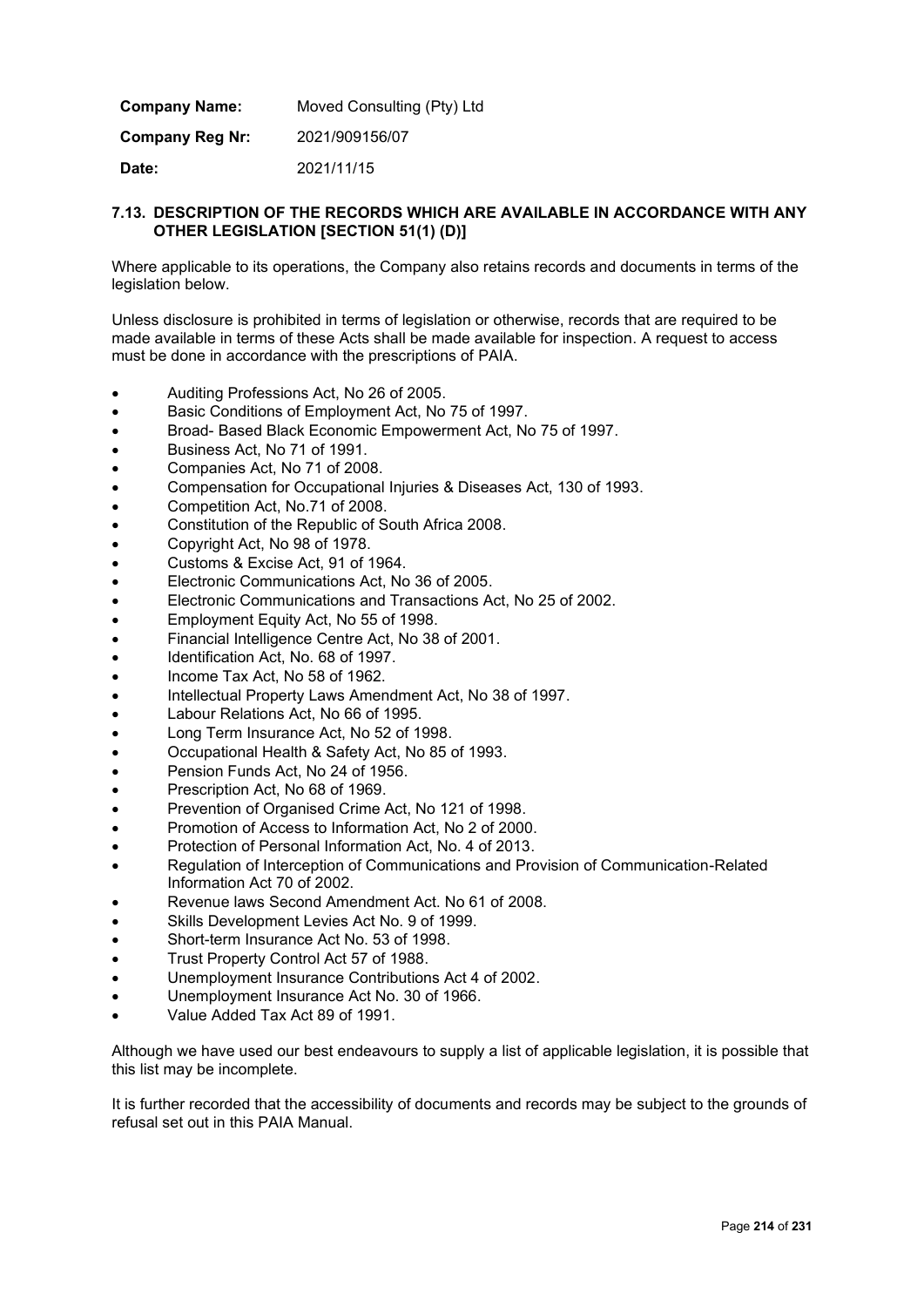| <b>Company Name:</b>   | Moved Consulting (Pty) Ltd |
|------------------------|----------------------------|
| <b>Company Reg Nr:</b> | 2021/909156/07             |
| Date:                  | 2021/11/15                 |

# **7.14. REQUEST FOR ACCESS TO A RECORD [SECTION 51(1) (E)]**

Please note that the successful completion and submission of an access request form does not automatically allow the requester access to the requested record. An application for access to a record is subject to certain limitations if the requested record falls within certain categories as specified in PAIA. If it is suspected that the requester has obtained access to records through the submission of materially false or misleading information, legal proceedings may be instituted against the requester.

# **Completion of the Access Request Form**

To facilitate a timely response to requests for access, all requesters should take note of the following when completing the Access Request Form:

- An Access Request Form must be completed. This form must be in the prescribed format as defined in Form C of Annexure B as identified in Government Notice Number 187, Regulation 6. A copy of the request form is attached.
- Proof of identity is required to authenticate the identity of the requester. Therefore, in addition to the access form, requestors will be required to supply a copy of their identification document.
- Type or print in BLOCK LETTERS an answer to every question.
- If a question does not apply, state "N/A" in response to that question.
- If there is insufficient space on a printed form, additional information may be provided on an additional attached page.

Please note:

- In terms of the Act, the requester is required to provide sufficient detail on the request form to enable the Company to identify the record and the requester. The requester should also indicate the format access is required in.
- The requester must identify the right that is sought to be exercised or to be protected and provide an explanation of why the requested record is required for the exercise or protection of that right.
- If a request is made on behalf of another person, the requester must submit proof of the capacity in which the requester is making the request to the satisfaction of the Company.
- An application for access to information can be refused if the application does not comply with the procedural requirements of PAIA.
- x The successful completion and submission of an access request form does not automatically allow the requestor access to the requested record.
- If the request is for access to a record that contains information about a third-party, the Company is obliged to contact the third-party to inform them of the request and to give them an opportunity to respond. If the third party furnishes reasons for the support or denial of access, the Company will consider these reasons in determining whether access may be granted.

## **Submission of the Access Request Form**

- The completed Access Request Form together with a copy of the identity document must be submitted either via the mail or email and must be addressed to the contact person as indicated above.
- An initial request fee of R50.00 is payable on submission.
- This fee is not applicable to Personal Requesters, referring to any person seeking access to records that contain their personal information.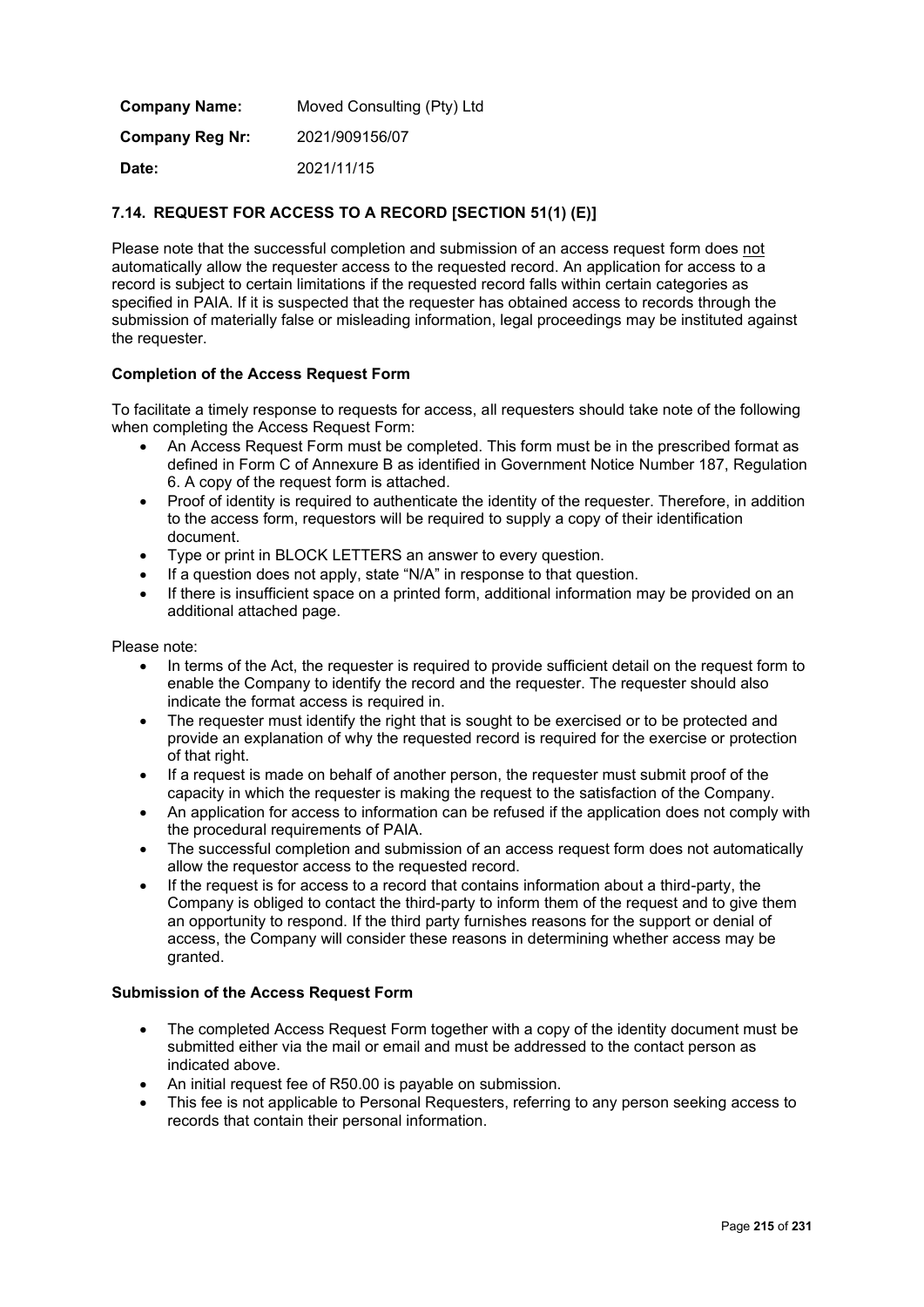| <b>Company Name:</b>   | Moved Consulting (Pty) Ltd |
|------------------------|----------------------------|
| <b>Company Reg Nr:</b> | 2021/909156/07             |
| Date:                  | 2021/11/15                 |

# **Payment of Fees**

- Payment details can be obtained from the contact person as indicated above and can be made by EFT (no credit card payments are accepted). Proof of payment must be supplied.
- The access fee must be paid prior to access being given to the requested record.
- $\bullet$  If the request for access is successful an access fee may be required for the search, reproduction or preparation of the records and will be calculated based on the Prescribed Fees.
- If a deposit has been paid in respect of a request for access, which is refused, then the information officer concerned must repay the deposit to the requester.

## **Notification**

- The Company will, within 30 days of receipt of the request, decide whether to grant or decline the request and give notice with reasons (if required) to that effect.
- The 30-day period within which the Company must decide whether to grant or refuse the request, may be extended for a further period of not more than thirty days, if the request is for a large volume of information. Or the request requires a search for information held at another office of the Company and the information cannot reasonably be obtained within the original 30-day period. The Company will notify the requester in writing should an extension be sought.
- The Company will notify the requester in writing should an extension be sought.

# **Grounds for Refusal of Access to Records**

The main grounds for refusal of a request for information are:

- Mandatory protection of the privacy of a third-party who is a natural person, who would involve the unreasonable disclosure of personal information of that natural person.
- Mandatory protection of the commercial information of a third-party if the record contains:
	- o Trade secrets of that party.
	- $\circ$  Financial, commercial, scientific, or technical information which disclosure could likely cause harm to the financial or commercial interests of that party.
	- $\circ$  Information disclosed in confidence by a third-party to the Company if the disclosure could put that third party to a disadvantage in negotiations or commercial competition.
- Mandatory protection of confidential information of third-parties if it is protected in terms of any agreement.
- Mandatory protection of the safety of individuals and the protection of property.
- Mandatory protection of records which could be regarded as privileged in legal proceedings.
- The commercial activities of the Company which may include:
	- o Trade secrets of the Company.
	- $\circ$  Financial, commercial, scientific, or technical information which disclosure could likely cause harm to the financial or commercial interests of the Company.

Note that the requester may lodge an application with the court against the Company's rejection of an application. For details on the procedure, please refer to Chapter 2 of Part 4 of the Act.

If the request of access is granted, the requester will be able to gain access to the requested records as soon as is reasonably possible but only after the access fees have been paid.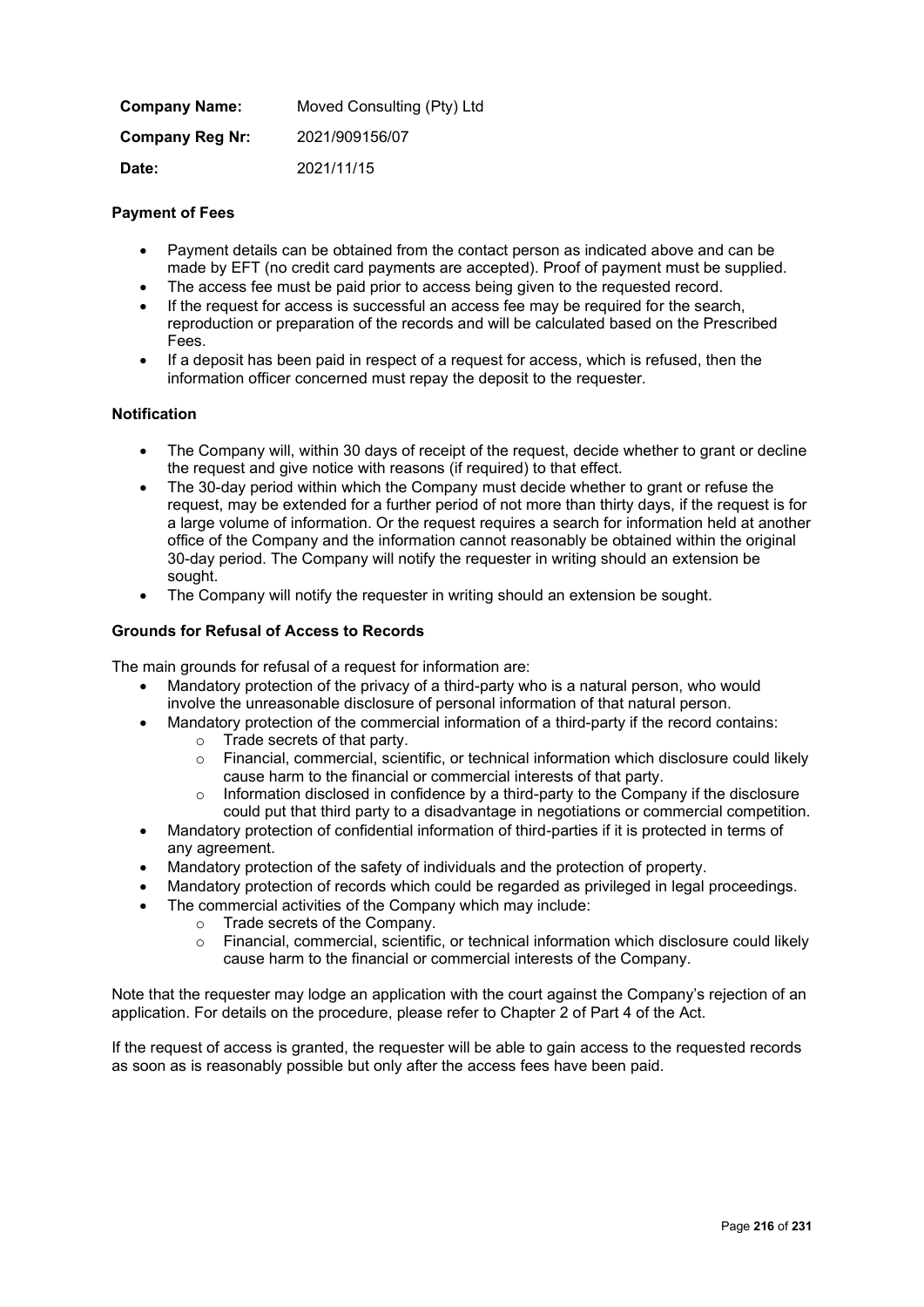| <b>Company Name:</b> | Moved Consulting (Pty) Ltd |
|----------------------|----------------------------|
| Company Reg Nr:      | 2021/909156/07             |
| Date:                | 2021/11/15                 |

## **Fees**

A requester who seeks access to a record containing personal information about that requester is not required to pay the request fee. Every other requester, who is not a personal requester, must pay the required request fee.

If the request is granted then further fees are payable for the search, reproduction, preparation and for any time that has exceeded the prescribed hours to search and prepare the record for disclosure.

## **Schedule of Fees**

The fee for a copy of the manual as contemplated in Regulation 9(2)(c) is R1,10 for every photocopy of an A4-size page or part thereof.

The fees for reproduction referred to in Regulation 11(1) are as follows:

| (a) |                                                                | For every photocopy of an A4-size page or                |                    |
|-----|----------------------------------------------------------------|----------------------------------------------------------|--------------------|
|     |                                                                | part thereof                                             | R <sub>1</sub> ,10 |
| (b) | For every printed copy of an A4-size page or part thereof held |                                                          |                    |
|     |                                                                | on a computer or in electronic or machine- readable form | R <sub>0.75</sub>  |
| (c) |                                                                | For a copy in a computer-readable form on compact disc   | R70,00             |
| (d) | (i)                                                            | For a transcription of visual images,                    |                    |
|     |                                                                | for an A4-size page or part thereof                      | R40,00             |
|     | (ii)                                                           | For a copy of visual images                              | R60,00             |
| (e) | (i)                                                            | For a transcription of an audio record,                  |                    |
|     |                                                                | for an A4-size page or part thereof                      | R20,00             |
|     | (ii)                                                           | For a copy of an audio record                            | R30,00             |

The request fee payable by a requester, other than a personal requester, referred to in Regulation 11(2) is R50,00.

The access fees payable by a requester referred to in Regulation 11(3) are as follows:

| (1)(a) |                                                                   | For every photocopy of an A4-size page or part thereof | R <sub>1.10</sub> |
|--------|-------------------------------------------------------------------|--------------------------------------------------------|-------------------|
| (b)    | For every printed copy of an A4-size page or part thereof held on |                                                        |                   |
|        |                                                                   | a computer or in electronic or machine- readable form  | R <sub>0.75</sub> |
| (c)    | R70,00<br>For a copy in a computer-readable form on compact disc  |                                                        |                   |
| (d)    | (i)                                                               | For a transcription of visual images, for an A4-size   | R40,00            |
|        | (ii)                                                              | For a copy of visual images                            | R60.00            |
| (e)    | (i)                                                               | For a transcription of an audio record,                |                   |
|        |                                                                   | for an A4-size page or part thereof                    | R20,00            |
|        | (ii)                                                              | For a copy of an audio record                          | R30,00            |

To search for and prepare the record for disclosure, R30,00 for each hour or part of an hour reasonably required for such search and preparation.

The actual postage is payable when a copy of a record must be posted to a requester.

All fees are subject to change as allowed for in PAIA and consequently such escalations may not always be immediately available at the time of the request being made. Requesters shall be informed of any changes in the fees prior to making a payment.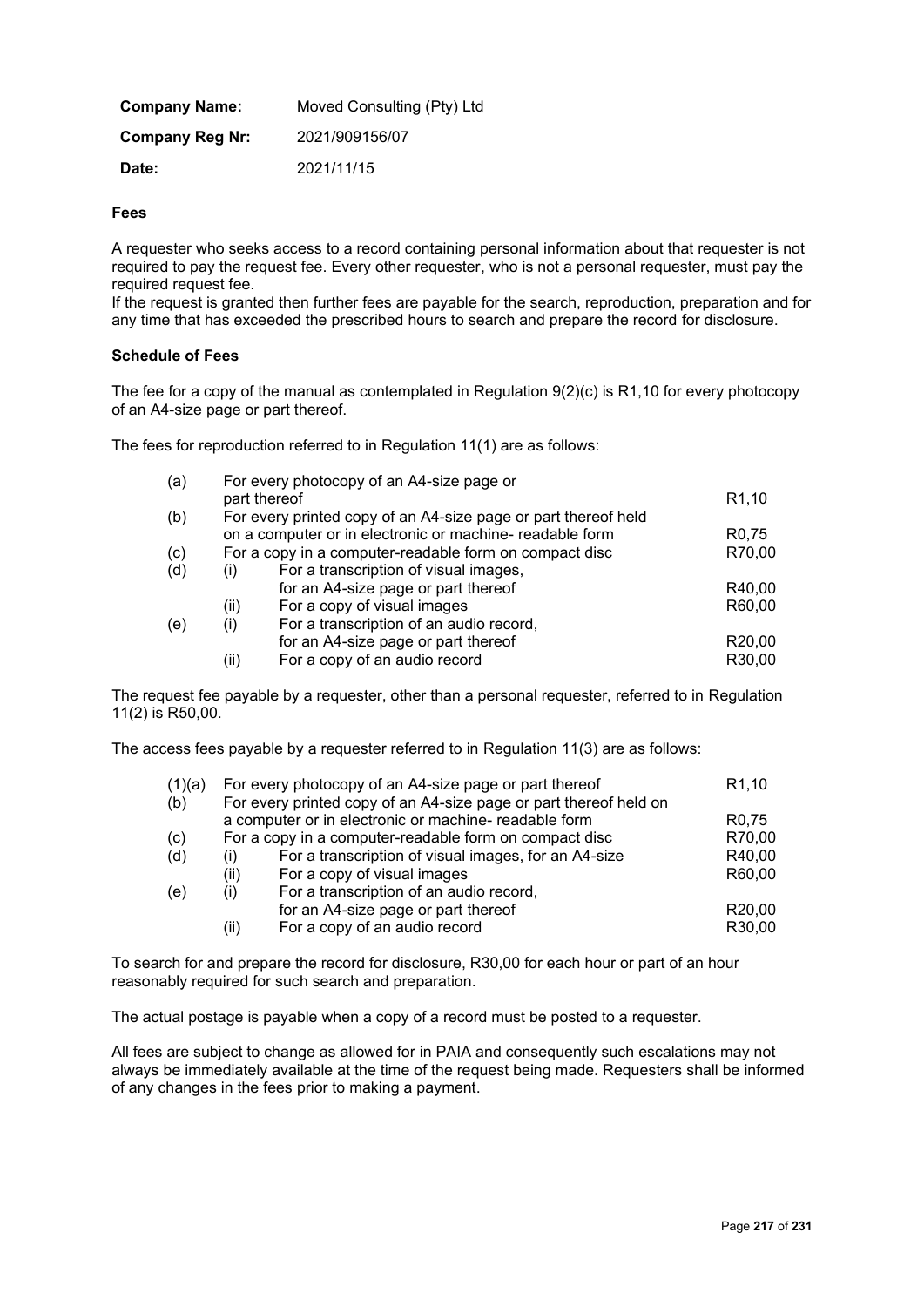| <b>Company Name:</b>   | Moved Consulting (Pty) Ltd |
|------------------------|----------------------------|
| <b>Company Reg Nr:</b> | 2021/909156/07             |
| Date:                  | 2021/11/15                 |

# **7.15. REMEDIES AVAILABLE WHEN THE COMPANY REFUSES A REQUEST**

# **Internal Remedies**

The Company does not have internal appeal procedures. The decision made by the Information Officer is final. Requesters will have to exercise such external remedies at their disposal if the request for information is refused, and the requestor is not satisfied with the answer supplied by the Information Officer.

# **External Remedies**

A requestor that is dissatisfied with the Information Officer's refusal to disclose information, may within 30 days of notification of the decision, may apply to a Court for relief.

A third-party dissatisfied with the Information Officer's decision to grant a request for information, may within 30 days of notification of the decision, apply to a Court for relief.

For purposes of PAIA, the Courts that have jurisdiction over these applications are the Constitutional Court, the High Court or another court of similar status and a Magistrate's Court.

# **7.16. UPDATING OF THE PAIA MANUAL**

The Company will update this PAIA Manual at such intervals as may be deemed necessary.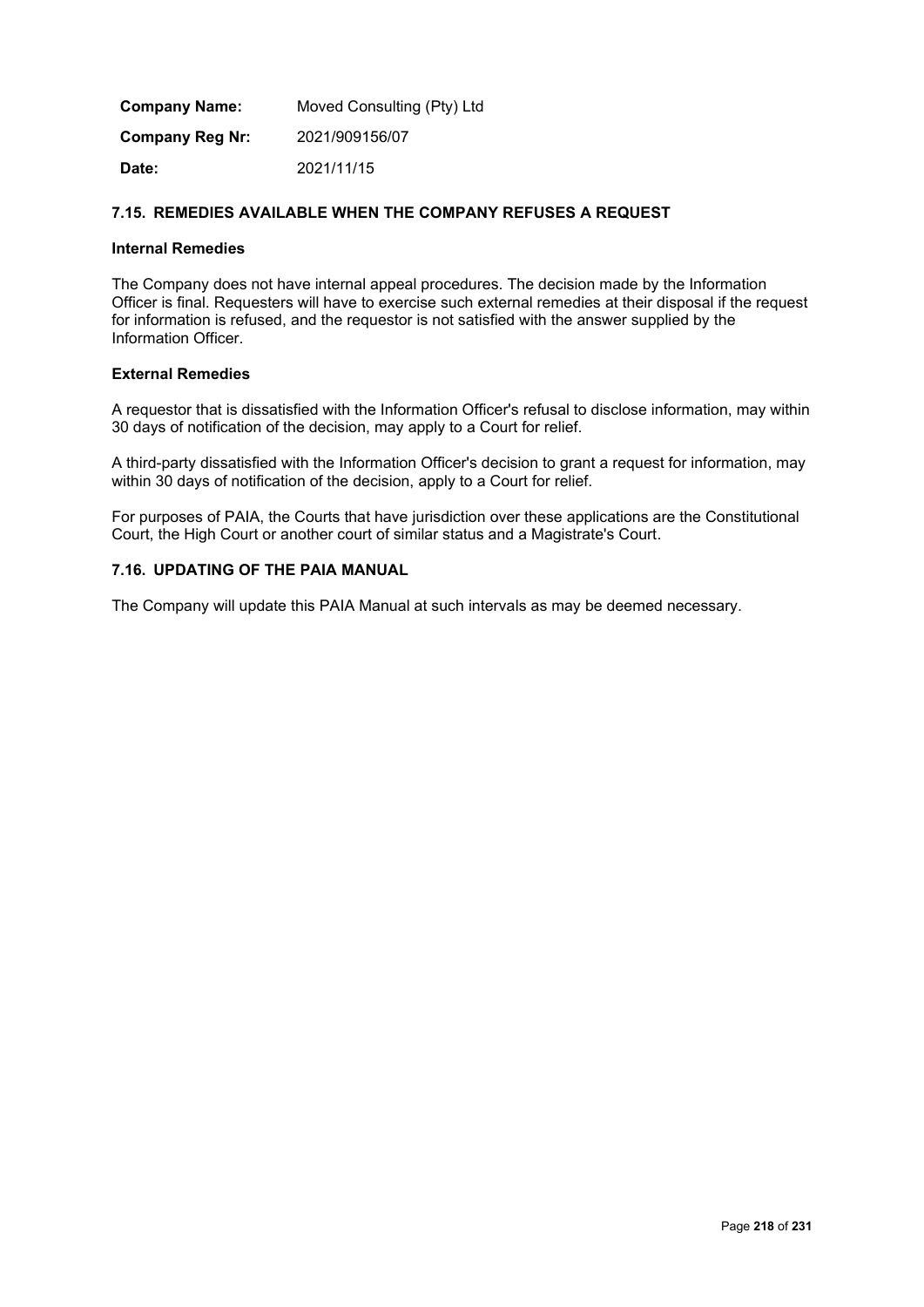**Company Name:** Moved Consulting (Pty) Ltd **Company Reg Nr:** 2021/909156/07 **Date:** 2021/11/15

# **ANNEXURE (7) A: PAIA FORMS**



**J750** 

**REPUBLIC OF SOUTH AFRICA** 

FORM A<br>REQUEST FOR ACCESS TO RECORD OF PUBLIC BODY<br>(Section 18(1) of the Promotion of Access to Information Act, 2000 (Act No. 2 of 2000))<br>[Regulation 6]

| FOR DEPARTMENTAL USE |                                                             |  |
|----------------------|-------------------------------------------------------------|--|
|                      |                                                             |  |
|                      |                                                             |  |
|                      |                                                             |  |
|                      |                                                             |  |
|                      |                                                             |  |
|                      |                                                             |  |
|                      |                                                             |  |
|                      |                                                             |  |
|                      |                                                             |  |
|                      | SIGNATURE OF INFORMATION OFFICER/DEPUTY INFORMATION OFFICER |  |

A. Particulars of public body

The Information Officer/Deputy Information Officer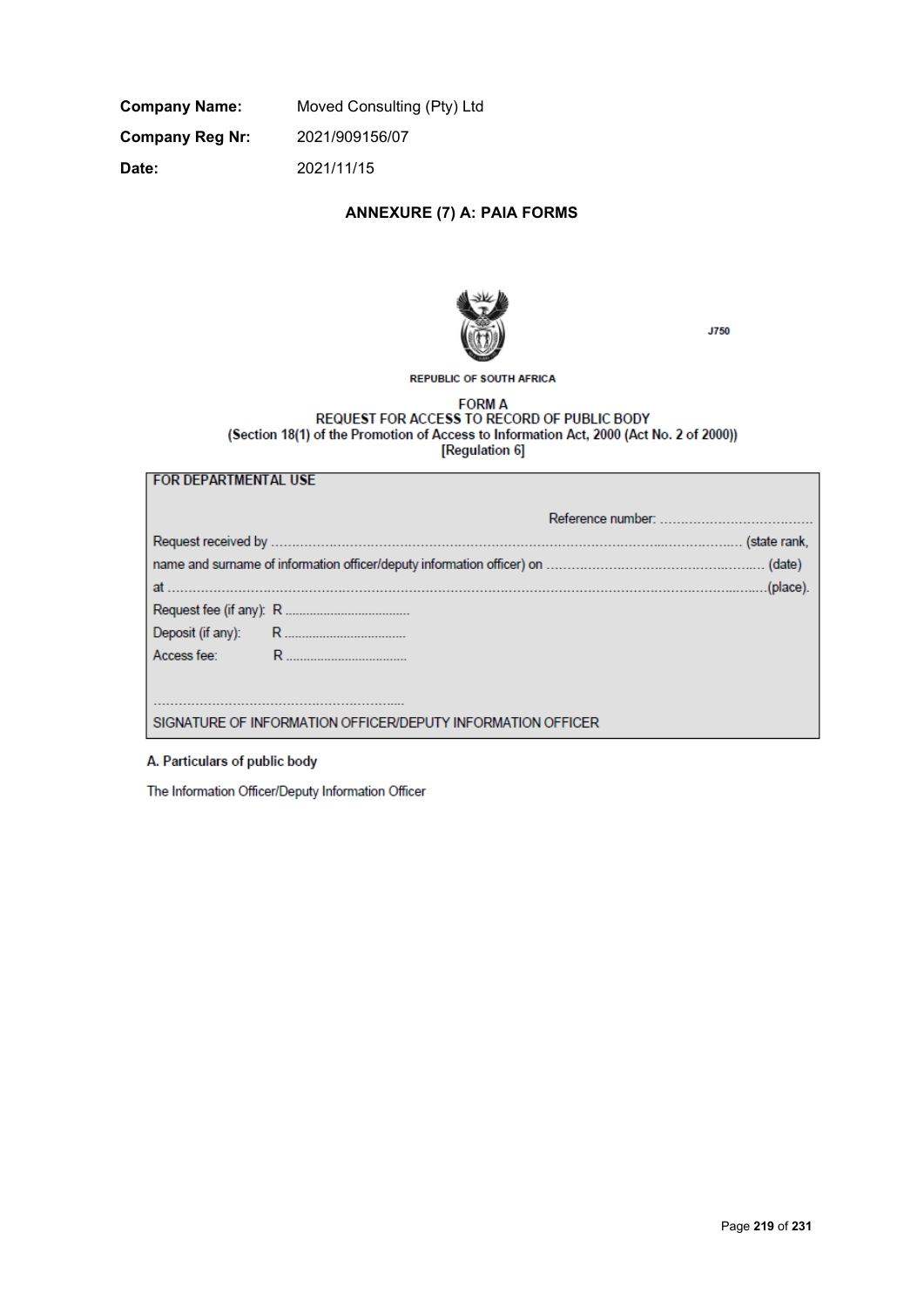| <b>Company Name:</b> | Moved Consulting (Pty) Ltd |
|----------------------|----------------------------|
| Company Reg Nr:      | 2021/909156/07             |
| Date:                | 2021/11/15                 |

## FORM A: REQUEST FOR ACCESS TO RECORD OF PUBLIC BODY

| B. Particulars of person requesting access to the record                                                                                                                                                                                                                                         |  |  |  |  |  |  |  |
|--------------------------------------------------------------------------------------------------------------------------------------------------------------------------------------------------------------------------------------------------------------------------------------------------|--|--|--|--|--|--|--|
| (a) The particulars of the person who requests access to the record must be given below.<br>(b) The address and/or fax number in the Republic to which the information is to be sent, must be given.<br>(c) Proof of the capacity in which the request is made, if applicable, must be attached. |  |  |  |  |  |  |  |
|                                                                                                                                                                                                                                                                                                  |  |  |  |  |  |  |  |
| Full names and surname:                                                                                                                                                                                                                                                                          |  |  |  |  |  |  |  |
| Identity number:                                                                                                                                                                                                                                                                                 |  |  |  |  |  |  |  |
| Postal address:                                                                                                                                                                                                                                                                                  |  |  |  |  |  |  |  |
| Telephone number:                                                                                                                                                                                                                                                                                |  |  |  |  |  |  |  |
| E-mail address:                                                                                                                                                                                                                                                                                  |  |  |  |  |  |  |  |
| Capacity in which request is made, when made on behalf of another person:                                                                                                                                                                                                                        |  |  |  |  |  |  |  |

C. Particulars of person on whose behalf request is made

| This section must be completed ONLY if a request for information is made on behalf of another person.                                                                                                         |  |  |  |  |  |  |
|---------------------------------------------------------------------------------------------------------------------------------------------------------------------------------------------------------------|--|--|--|--|--|--|
| Full names and surname:                                                                                                                                                                                       |  |  |  |  |  |  |
| Identity number:                                                                                                                                                                                              |  |  |  |  |  |  |
| <b>D. Particulars of record</b><br>(a)<br>Provide full particulars of the record to which access is requested, including the reference number if that is known<br>to you, to enable the record to be located. |  |  |  |  |  |  |
| If the provided space is inadequate, please continue on a separate folio and attach it to this form. The requester<br>(b)<br>must sign all the additional folios.                                             |  |  |  |  |  |  |
| 1. Description of record or relevant part of the record:                                                                                                                                                      |  |  |  |  |  |  |
|                                                                                                                                                                                                               |  |  |  |  |  |  |
|                                                                                                                                                                                                               |  |  |  |  |  |  |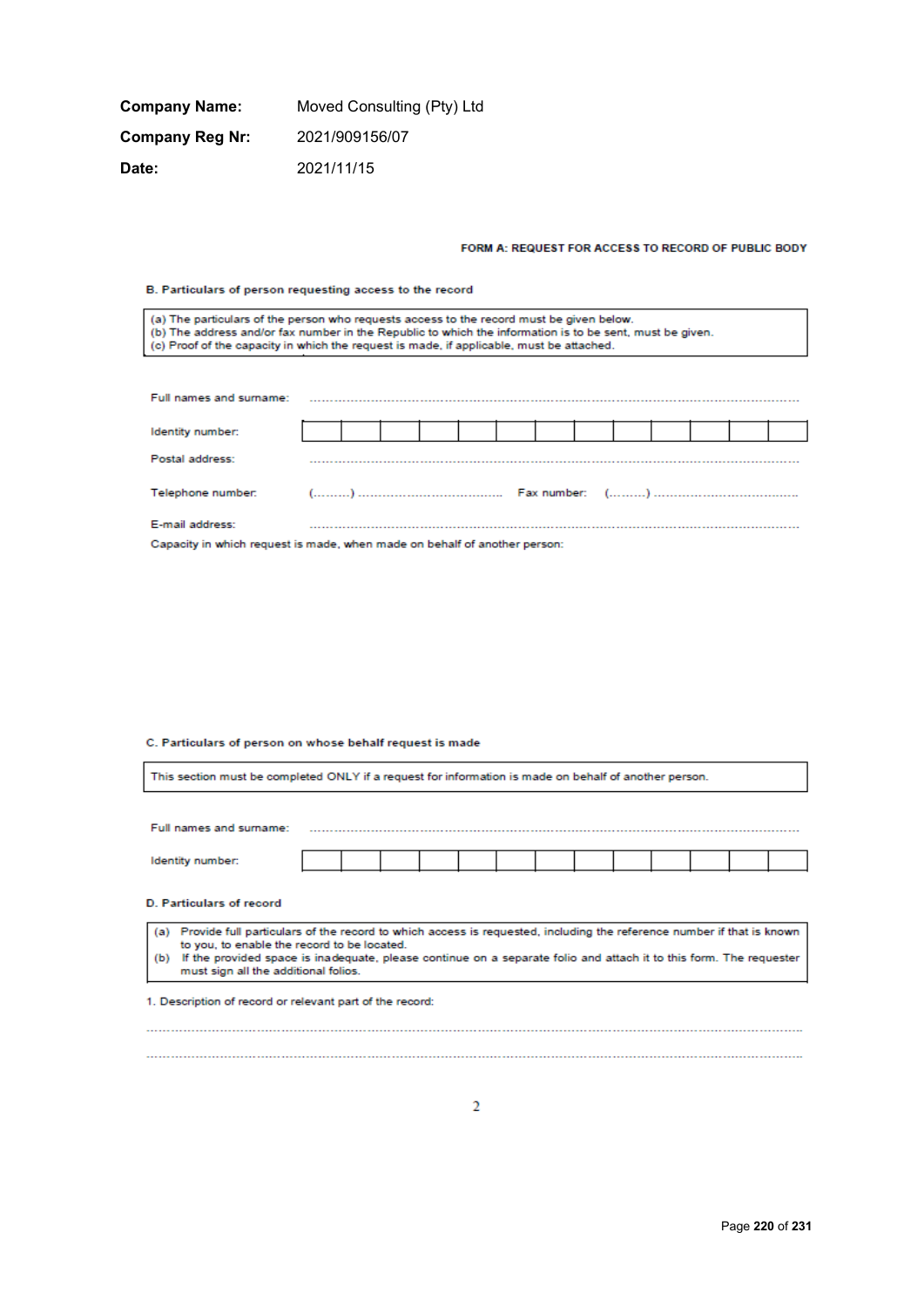| <b>Company Name:</b> | Moved Consulting (Pty) Ltd |
|----------------------|----------------------------|
| Company Reg Nr:      | 2021/909156/07             |
| Date:                | 2021/11/15                 |

#### FORM A: REQUEST FOR ACCESS TO RECORD OF PUBLIC BODY

3. Any further particulars of record: 

#### E. Fees

- (a) A request for access to a record, other than a record containing personal information about yourself, will be processed only after a request fee has been paid.
- (b) You will be notified of the amount required to be paid as the request fee.
- (c) The fee payable for access to a record depends on the form in which access is required and the reasonable time required to search for and prepare a record.
- (d) If you qualify for exemption of the payment of any fee, please state the reason for exemption.

Reason for exemption from payment of fees:

#### F. Form of access to record

If you are prevented by a disability to read, view or listen to the record in the form of access provided for in 1 to 4 below, state your disability and indicate in which form the record is required.

Disability: Form in which record is required: Mark the appropriate box with an X. NOTES: (a) Compliance with your request for access in the specified form may depend on the form in which the record is available. (b) Access in the form requested may be refused in certain circumstances. In such a case you will be informed if access will be granted in another form. (c) The fee payable for access to the record, if any, will be determined partly by the form in which access is requested. 1. If the record is in written or printed form: copy of record\* inspection of record 2. If record consists of visual images -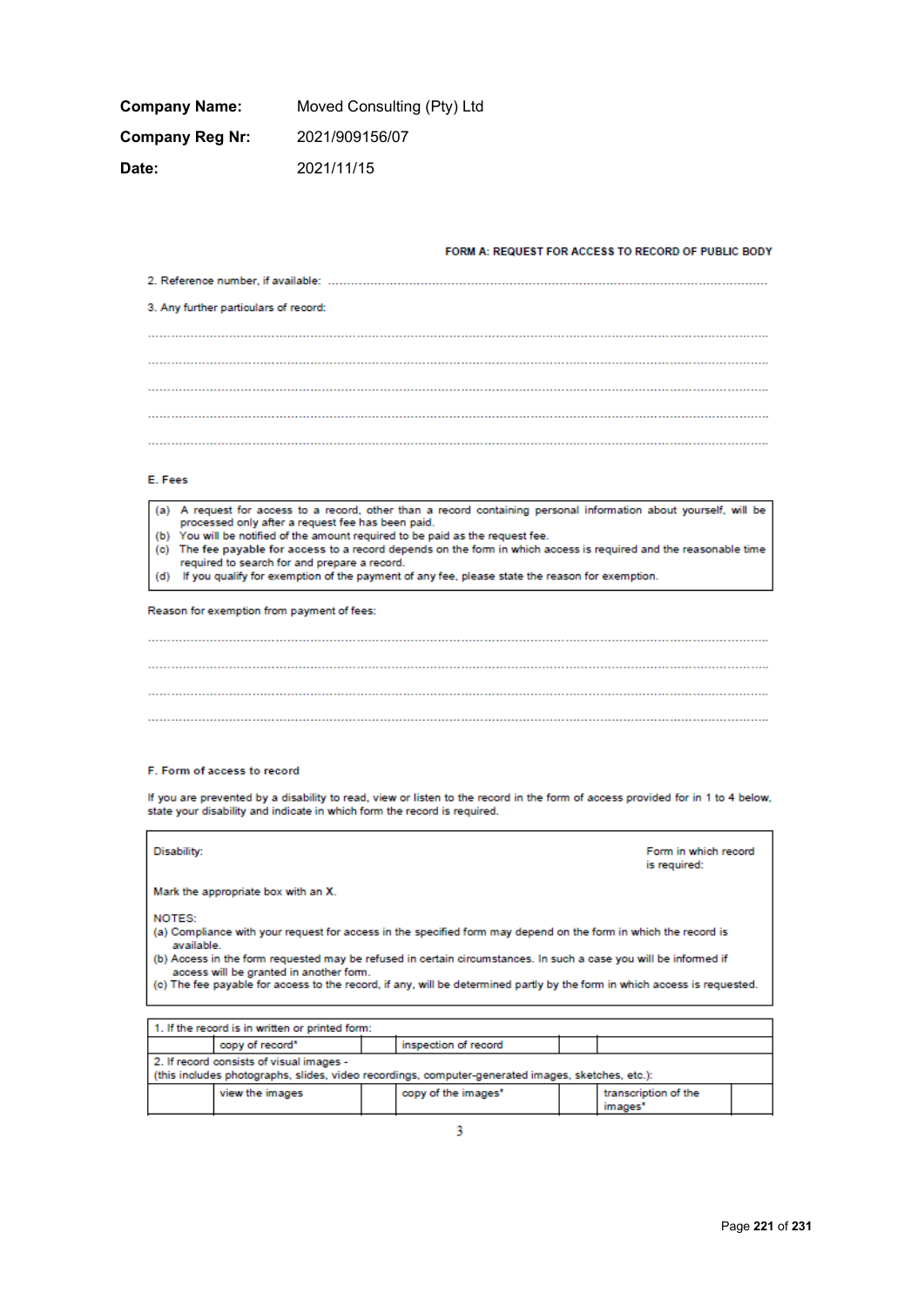| <b>Company Name:</b>   | Moved Consulting (Pty) Ltd |
|------------------------|----------------------------|
| <b>Company Reg Nr:</b> | 2021/909156/07             |
| Date:                  | 2021/11/15                 |

#### FORM A: REQUEST FOR ACCESS TO RECORD OF PUBLIC BODY

|                                                           |                          | 3. If record consists of recorded words or information which can be reproduced in sound:                                |                                                                            |           |  |
|-----------------------------------------------------------|--------------------------|-------------------------------------------------------------------------------------------------------------------------|----------------------------------------------------------------------------|-----------|--|
| (audio cassette)                                          | listen to the soundtrack | transcription of soundtrack*<br>(written or printed document)                                                           |                                                                            |           |  |
|                                                           |                          | 4. If record is held on computer or in an electronic or machine-readable form:                                          |                                                                            |           |  |
| printed copy of record"                                   |                          | printed copy of information<br>derived from the record*                                                                 | copy in computer<br>readable form <sup>*</sup><br>(stiffy or compact disc) |           |  |
| transcription to be posted to you?<br>Postage is payable. |                          | "If you requested a copy or transcription of a record (above), do you wish the copy or                                  | <b>YES</b>                                                                 | <b>NO</b> |  |
| record is available.                                      |                          | Note that if the record is not available in the language you prefer, access may be granted in the language in which the |                                                                            |           |  |
| In which language would you prefer the record?            |                          |                                                                                                                         |                                                                            |           |  |

## G. Notice of decision regarding request for access

You will be notified in writing whether your request has been approved / denied. If you wish to be informed in another manner, please specify the manner and provide the necessary particulars to enable compliance with your request.

How would you prefer to be informed of the decision regarding your request for access to the record?

SIGNATURE OF REQUESTER / PERSON ON WHOSE BEHALF REQUEST IS MADE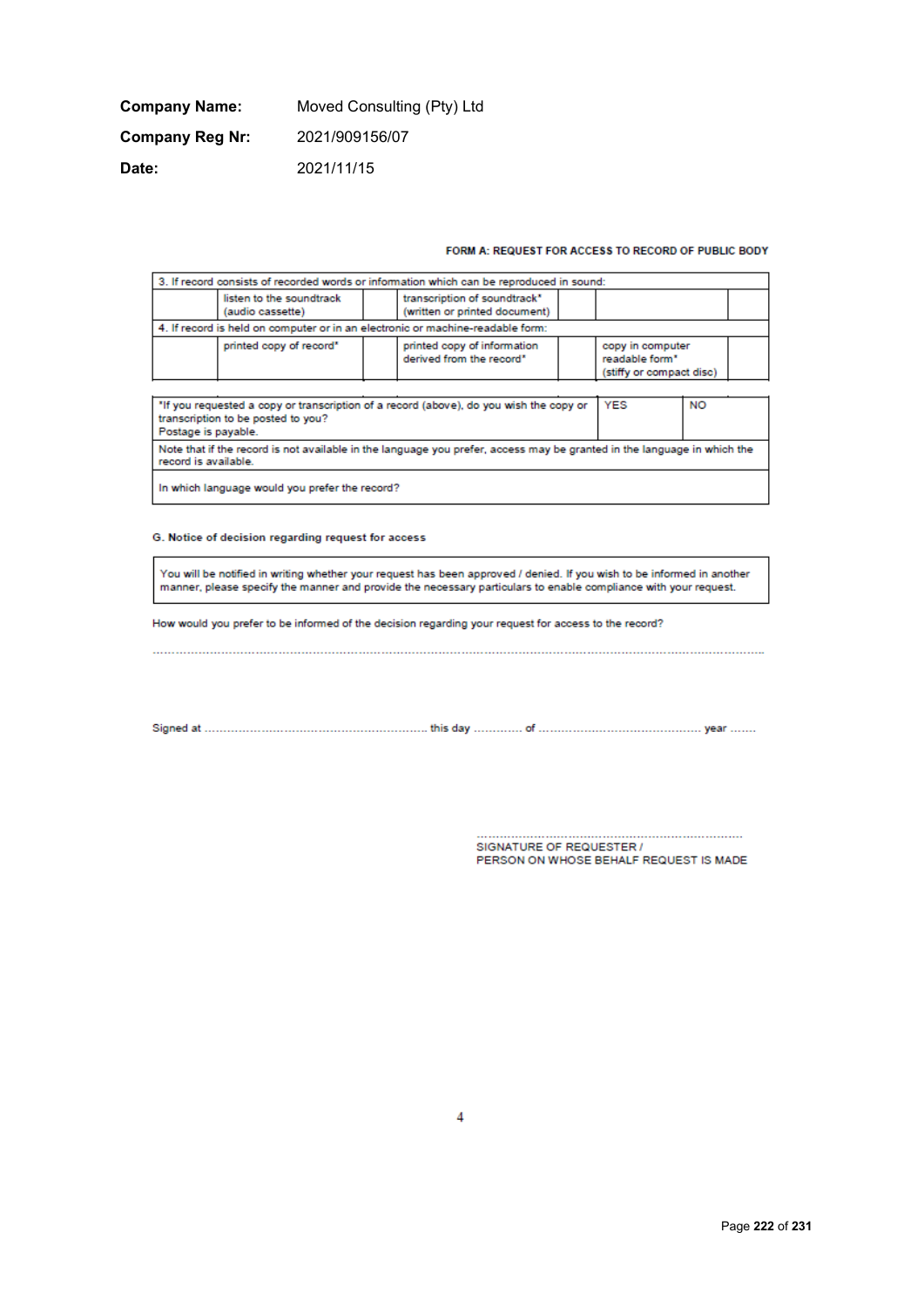**Company Name:** Moved Consulting (Pty) Ltd **Company Reg Nr:** 2021/909156/07 Date: 2021/11/15



**J751** 

**REPUBLIC OF SOUTH AFRICA** 

**FORM B** NOTICE OF INTERNAL APPEAL (Section 75 of the Promotion of Access to Information Act, 2000 (Act No. 2 of 2000)) [Regulation 8]

A. Particulars of public body

The Information Officer/Deputy Information Officer:

B. Particulars of requester/third party who lodges the internal appeal

(a) The particulars of the person who lodge the internal appeal must be given below. (b) Proof of the capacity in which appeal is lodged, if applicable, must be attached.<br>(c) If the appellant is a third person and not the person who originally requested the information, the particulars of the requester mus

| Full names and sumame:                                                      |  |  |  |  |  |  |  |
|-----------------------------------------------------------------------------|--|--|--|--|--|--|--|
| Identity number:                                                            |  |  |  |  |  |  |  |
| Postal address:                                                             |  |  |  |  |  |  |  |
| Telephone number:                                                           |  |  |  |  |  |  |  |
| E-mail address:                                                             |  |  |  |  |  |  |  |
| Capacity in which an internal appeal on behalf of another person is lodged: |  |  |  |  |  |  |  |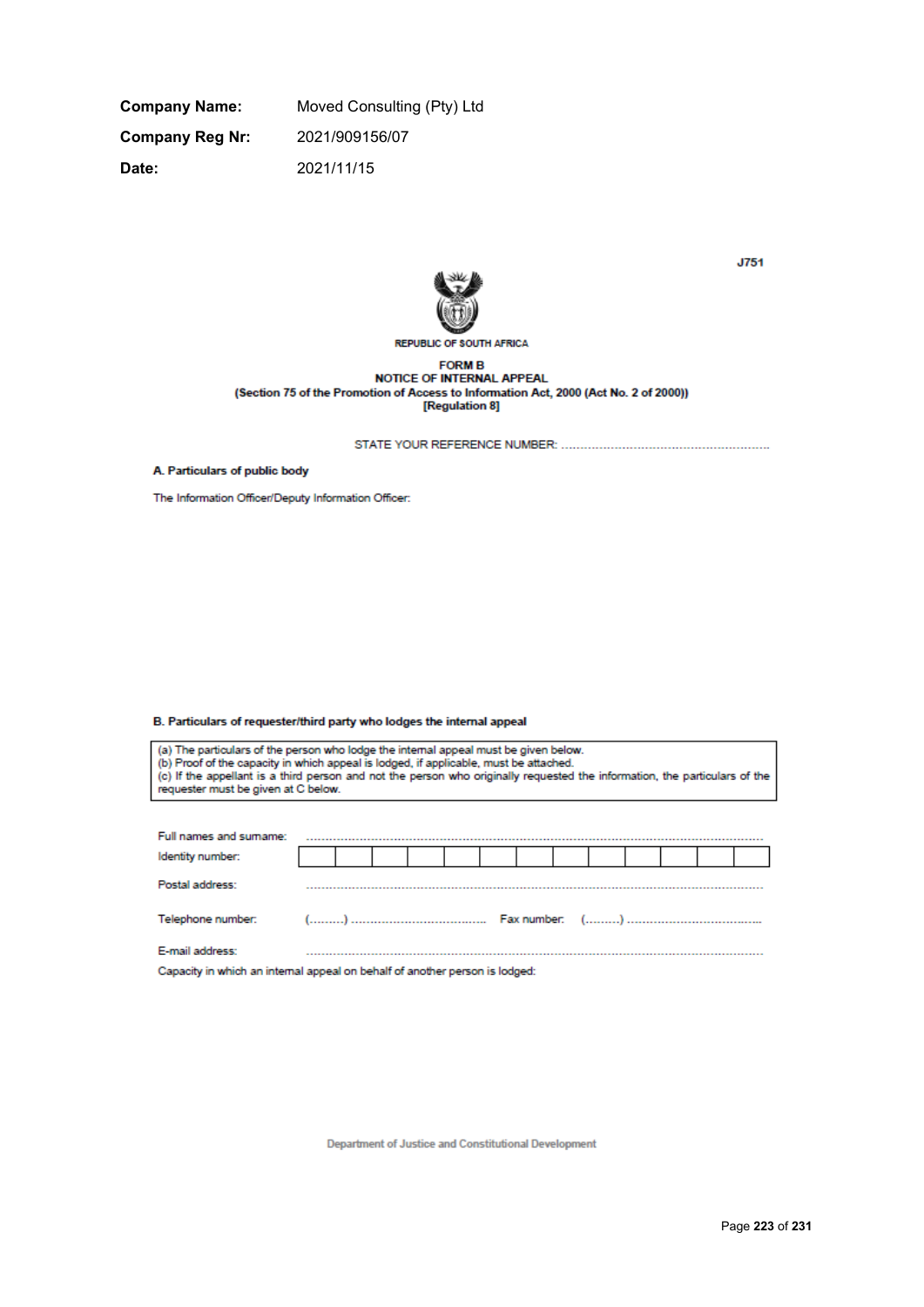| <b>Company Name:</b> | Moved Consulting (Pty) Ltd |
|----------------------|----------------------------|
| Company Reg Nr:      | 2021/909156/07             |
| Date:                | 2021/11/15                 |

#### FORM B: NOTICE OF INTERNAL APPEAL

#### **C. Particulars of requester**

This section must be completed ONLY if a third party (other than the requester) lodges the internal appeal.

| I names and sumame:<br>нш |  |  |  |  |  |  |  |
|---------------------------|--|--|--|--|--|--|--|
|                           |  |  |  |  |  |  |  |

## D. The decision against which the internal appeal is lodged

Mark the decision against which the internal appeal is lodged with an X in the appropriate box:

| Refusal of request for access                                                                                                      |
|------------------------------------------------------------------------------------------------------------------------------------|
| Decision regarding fees prescribed in terms of section 22 of the Act                                                               |
| Decision regarding the extension of the period within which the request must be dealt with in terms of<br>section 26(1) of the Act |
| Decision in terms of section 29(3) of the Act to refuse access in the form requested by the requester                              |
| Decision to grant request for access                                                                                               |

## E. Grounds for appeal

If the provided space is inadequate, please continue on a separate folio and attach it to this form. You must sign all the additional folios.

State the grounds on which the internal appeal is based:

| State any other information that may be relevant in considering the appeal: |  |
|-----------------------------------------------------------------------------|--|
|                                                                             |  |
|                                                                             |  |
|                                                                             |  |
|                                                                             |  |
|                                                                             |  |
|                                                                             |  |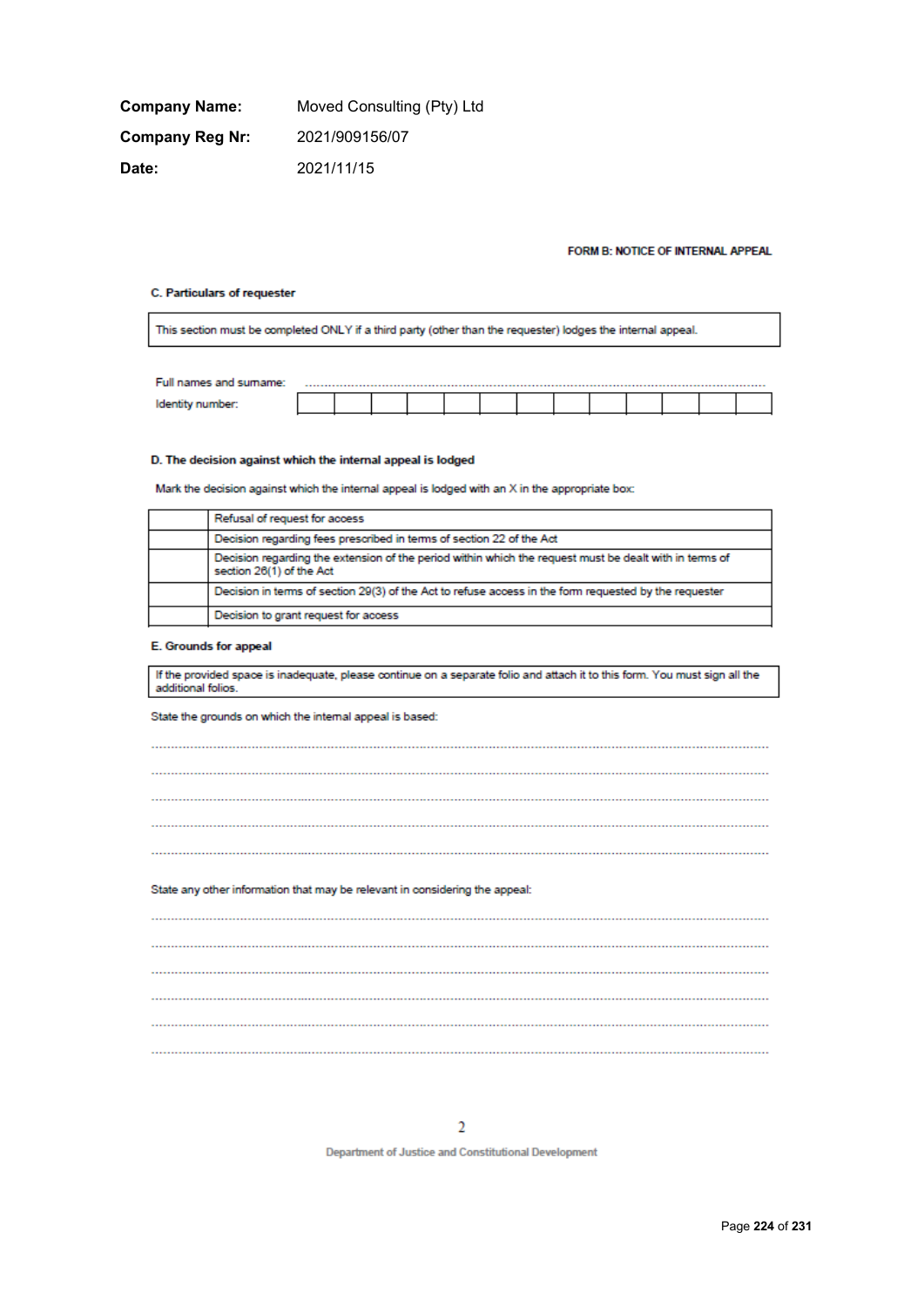**Company Name:** Moved Consulting (Pty) Ltd **Company Reg Nr:** 2021/909156/07 Date: 2021/11/15

FORM B: NOTICE OF INTERNAL APPEAL

#### F. Notice of decision on appeal

You will be notified in writing of the decision on your internal appeal. If you wish to be informed in another manner,<br>please specify the manner and provide the necessary particulars to enable compliance with your request.

| State the manner: |  |
|-------------------|--|
|                   |  |
|                   |  |

## SIGNATURE OF APPELLANT

| FOR DEPARTMENTAL USE:     |                                                                                                                  |
|---------------------------|------------------------------------------------------------------------------------------------------------------|
|                           | OFFICIAL RECORD OF INTERNAL APPEAL:                                                                              |
|                           |                                                                                                                  |
|                           |                                                                                                                  |
|                           | Appeal accompanied by the reasons for the information officer's/deputy information officer's decision and, where |
|                           | applicable, the particulars of any third party to whom or which the record relates, submitted by the information |
|                           |                                                                                                                  |
| <b>OUTCOME OF APPEAL:</b> |                                                                                                                  |
| <b>SUBSTITUTED</b>        | DECISION OF INFORMATION OFFICER/DEPUTY INFORMATION OFFICER CONFIRMED/NEW DECISION                                |
|                           |                                                                                                                  |
|                           |                                                                                                                  |
|                           | RECEIVED BY THE INFORMATION OFFICER/DEPUTY INFORMATION OFFICER FROM THE RELEVANT                                 |
|                           |                                                                                                                  |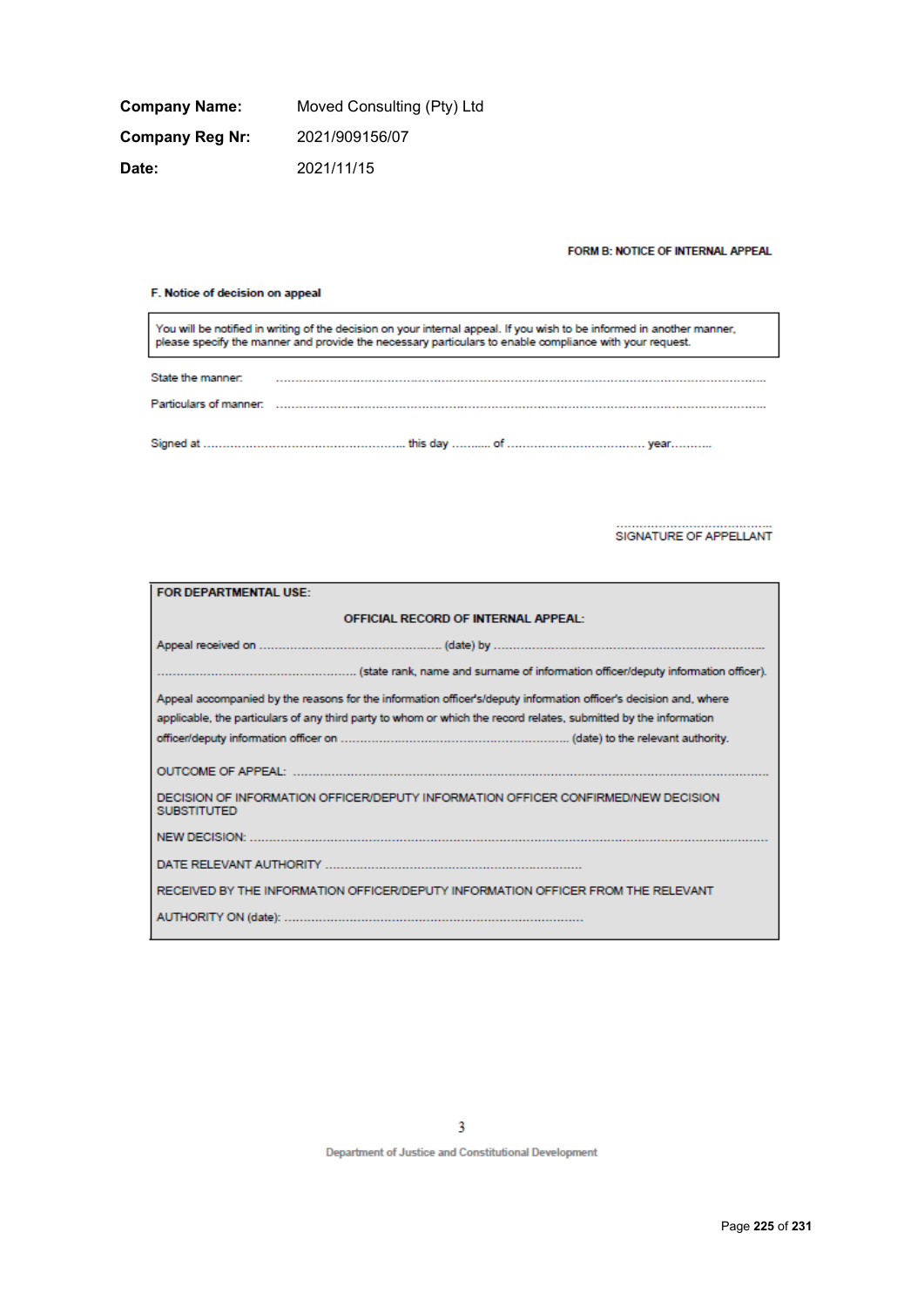**Company Name:** Moved Consulting (Pty) Ltd **Company Reg Nr:** 2021/909156/07 2021/11/15 Date:



**J752** 

**REPUBLIC OF SOUTH AFRICA** 

**FORM C** REQUEST FOR ACCESS TO RECORD OF PRIVATE BODY (Section 53(1) of the Promotion of Access to Information Act, 2000 (Act No. 2 of 2000)) [Regulation 10]

A. Particulars of private body The Head:

B. Particulars of person requesting access to the record

(a) The particulars of the person who requests access to the record must be given below. (b) The address and/or fax number in the Republic to which the information is to be sent must be given. (c) Proof of the capacity in which the request is made, if applicable, must be attached.

| Full names and surname:                                                   |  |  |  |  |  |  |  |  |  |  |
|---------------------------------------------------------------------------|--|--|--|--|--|--|--|--|--|--|
| Identity number:                                                          |  |  |  |  |  |  |  |  |  |  |
| Postal address:                                                           |  |  |  |  |  |  |  |  |  |  |
| Telephone number:                                                         |  |  |  |  |  |  |  |  |  |  |
| E-mail address:                                                           |  |  |  |  |  |  |  |  |  |  |
| Capacity in which request is made, when made on behalf of another person: |  |  |  |  |  |  |  |  |  |  |

## C. Particulars of person on whose behalf request is made

This section must be completed ONLY if a request for information is made on behalf of another person.

| Full names and surname: |  |  |  |  |  |  |  |
|-------------------------|--|--|--|--|--|--|--|
| imhar.                  |  |  |  |  |  |  |  |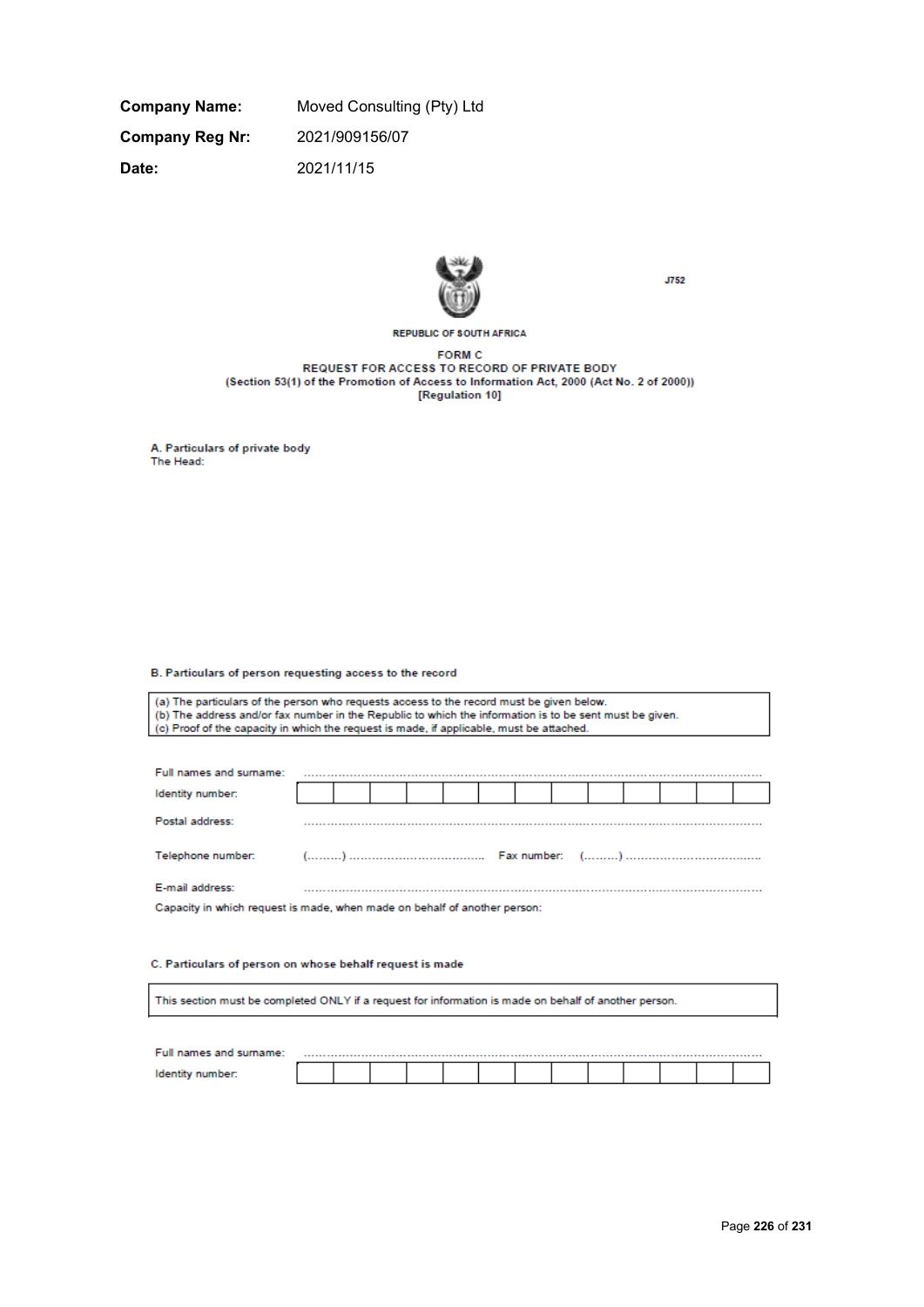| <b>Company Name:</b>   | Moved Consulting (Pty) Ltd |
|------------------------|----------------------------|
| <b>Company Reg Nr:</b> | 2021/909156/07             |
| Date:                  | 2021/11/15                 |

#### FORM C: REQUEST FOR ACCESS TO RECORD OF PRIVATE BODY

| D. Particulars of record                                                                                                                                                |
|-------------------------------------------------------------------------------------------------------------------------------------------------------------------------|
| (a) Provide full particulars of the record to which access is requested, including the reference number if that is known to<br>you, to enable the record to be located. |
| (b) If the provided space is inadequate, please continue on a separate folio and attach it to this form. The requester<br>must sign all the additional folios.          |
| 1. Description of record or relevant part of the record:                                                                                                                |
|                                                                                                                                                                         |
|                                                                                                                                                                         |
|                                                                                                                                                                         |
|                                                                                                                                                                         |
| 2. Reference number, if available:                                                                                                                                      |
|                                                                                                                                                                         |
|                                                                                                                                                                         |
|                                                                                                                                                                         |
|                                                                                                                                                                         |
| 3. Any further particulars of record:                                                                                                                                   |
|                                                                                                                                                                         |
|                                                                                                                                                                         |
|                                                                                                                                                                         |
|                                                                                                                                                                         |
| E. Fees                                                                                                                                                                 |

 $(a)$ A request for access to a record, other than a record containing personal information about yourself, will be processed only after a request fee has been paid.<br>You will be notified of the amount required to be paid as the request fee.  $(b)$ The fee payable for access to a record depends on the form in which access is required and the reasonable time  $(c)$ required to search for and prepare a record.  $(d)$ If you qualify for exemption of the payment of any fee, please state the reason for exemption.

Reason for exemption from payment of fees: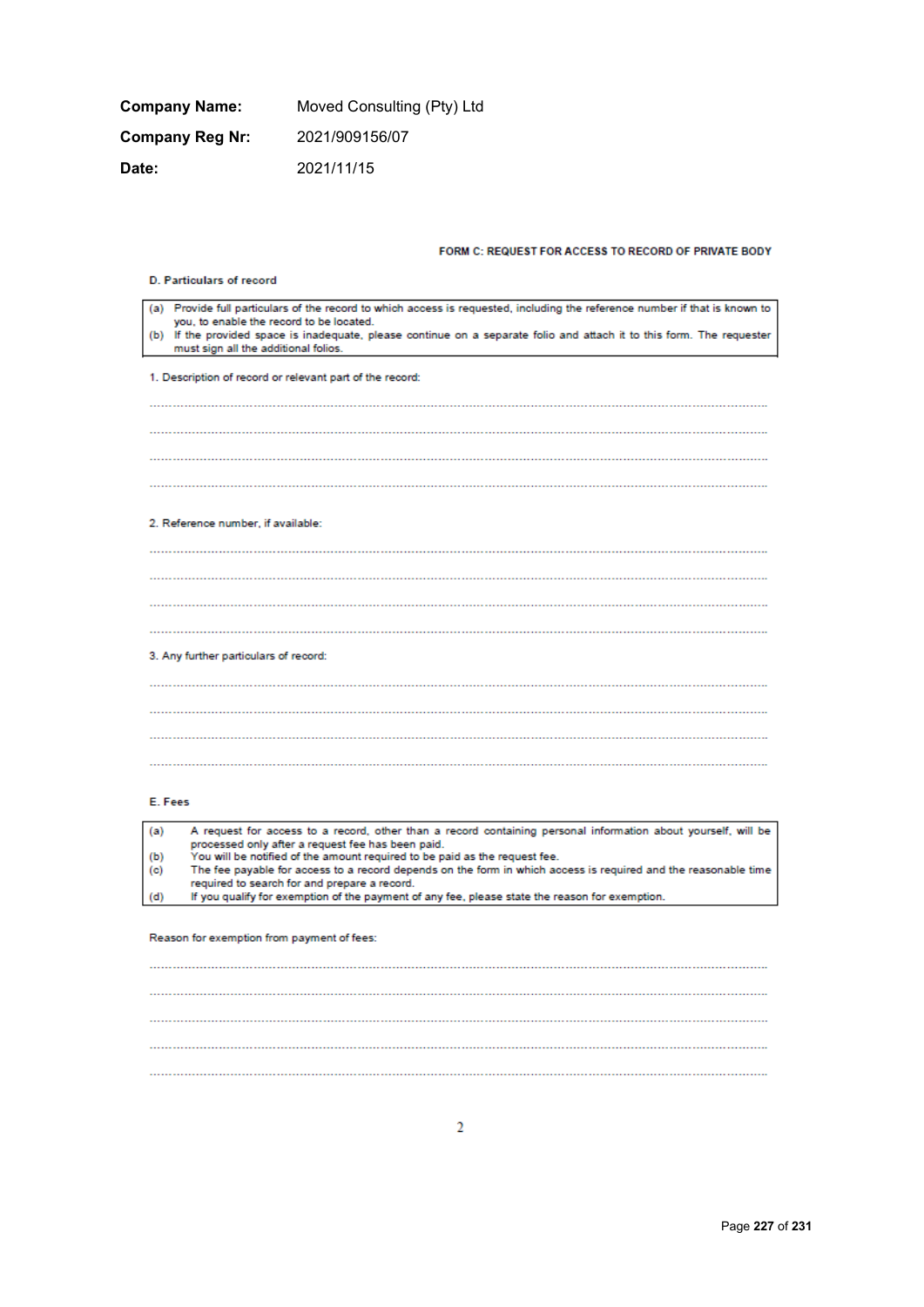| <b>Company Name:</b> | Moved Consulting (Pty) Ltd |
|----------------------|----------------------------|
| Company Reg Nr:      | 2021/909156/07             |
| Date:                | 2021/11/15                 |

#### FORM C: REQUEST FOR ACCESS TO RECORD OF PRIVATE BODY

## F. Form of access to record

If you are prevented by a disability to read, view or listen to the record in the form of access provided for in 1 to 4 below,<br>state your disability and indicate in which form the record is required.

| Disability:                                     | Form in which record is required:                                                                                                                                                                                                                                                                                                                                                                                         |                      |  |  |  |  |  |  |
|-------------------------------------------------|---------------------------------------------------------------------------------------------------------------------------------------------------------------------------------------------------------------------------------------------------------------------------------------------------------------------------------------------------------------------------------------------------------------------------|----------------------|--|--|--|--|--|--|
|                                                 | Mark the appropriate box with an X.                                                                                                                                                                                                                                                                                                                                                                                       |                      |  |  |  |  |  |  |
| NOTES:                                          | (a) Compliance with your request for access in the specified form may depend on the form in which the record is<br>available.<br>(b) Access in the form requested may be refused in certain circumstances. In such a case you will be informed if<br>access will be granted in another form.<br>(c) The fee payable for access to the record, if any, will be determined partly by the form in which access is requested. |                      |  |  |  |  |  |  |
| 1. If the record is in written or printed form: |                                                                                                                                                                                                                                                                                                                                                                                                                           |                      |  |  |  |  |  |  |
|                                                 | copy of record"                                                                                                                                                                                                                                                                                                                                                                                                           | inspection of record |  |  |  |  |  |  |

| 2. If record consists of visual images -<br>(this includes photographs, slides, video recordings, computer-generated images, sketches, etc.): |  |                                                               |  |                                                                |  |  |
|-----------------------------------------------------------------------------------------------------------------------------------------------|--|---------------------------------------------------------------|--|----------------------------------------------------------------|--|--|
| view the images                                                                                                                               |  | copy of the images"                                           |  | transcription of the<br>images*                                |  |  |
| 3. If record consists of recorded words or information which can be reproduced in sound:                                                      |  |                                                               |  |                                                                |  |  |
| listen to the soundtrack<br>(audio cassette)                                                                                                  |  | transcription of soundtrack*<br>(written or printed document) |  |                                                                |  |  |
| 4. If record is held on computer or in an electronic or machine-readable form:                                                                |  |                                                               |  |                                                                |  |  |
| printed copy of record"                                                                                                                       |  | printed copy of information<br>derived from the record*       |  | copy in computer<br>readable form*<br>(stiffy or compact disc) |  |  |

| "If you requested a copy or transcription of a record (above), do you wish the copy or   YES | NO |
|----------------------------------------------------------------------------------------------|----|
| transcription to be posted to you?                                                           |    |
| Postage is payable.                                                                          |    |

## G. Particulars of right to be exercised or protected

If the provided space is inadequate, please continue on a separate folio and attach it to this form.<br>The requester must sign all the additional folios.

1. Indicate which right is to be exercised or protected:

2. Explain why the record requested is required for the exercise or protection of the aforementioned right: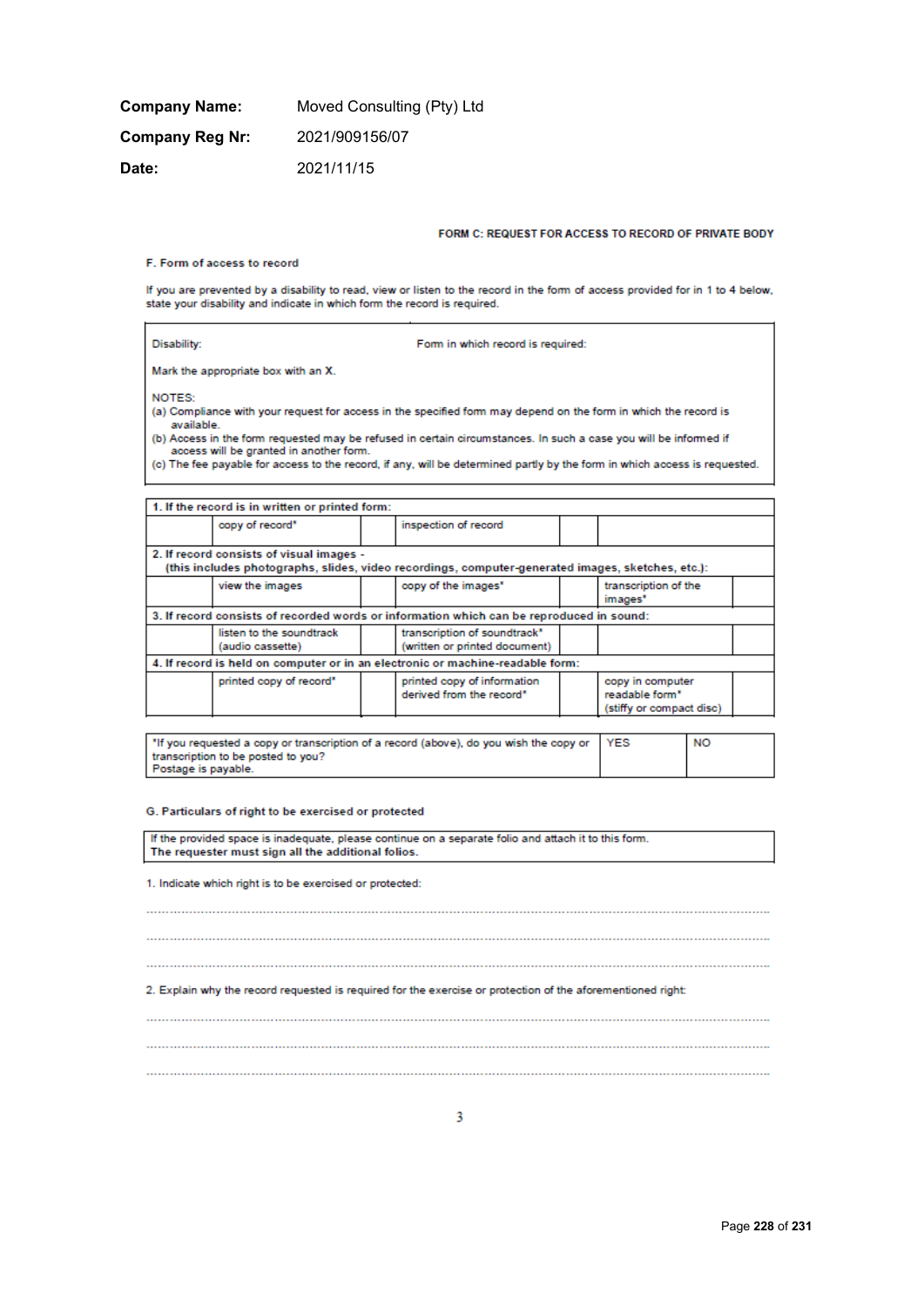**Company Name:** Moved Consulting (Pty) Ltd **Company Reg Nr:** 2021/909156/07 Date: 2021/11/15

FORM C: REQUEST FOR ACCESS TO RECORD OF PRIVATE BODY

H. Notice of decision regarding request for access

You will be notified in writing whether your request has been approved / denied. If you wish to be informed in another manner, please specify the manner and provide the necessary particulars to enable compliance with your request.

How would you prefer to be informed of the decision regarding your request for access to the record?

SIGNATURE OF REQUESTER / PERSON ON WHOSE BEHALF REQUEST IS MADE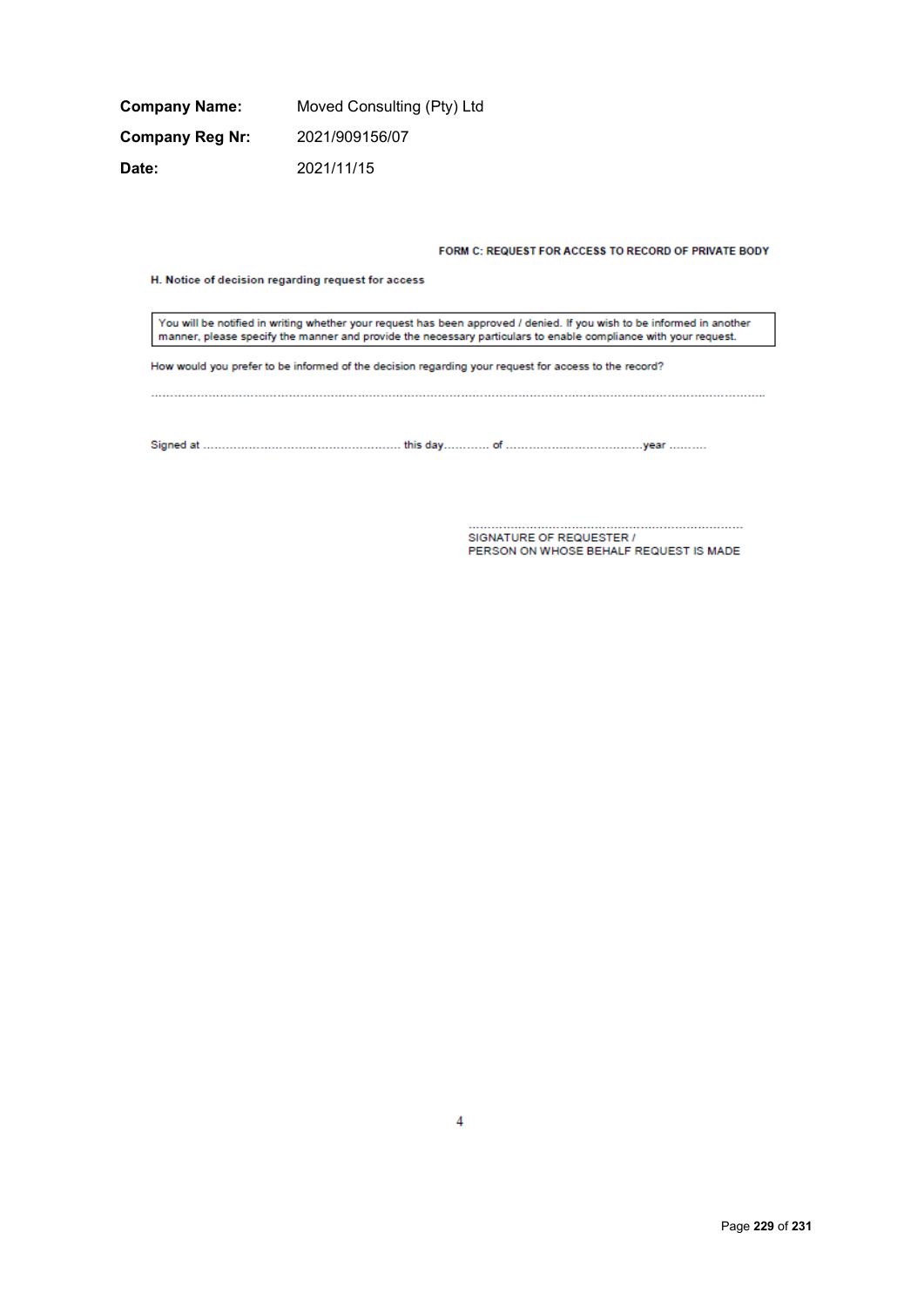**Company Name:** Moved Consulting (Pty) Ltd **Company Reg Nr:** 2021/909156/07 **Date:** 2021/11/15



**J753** 

**REPUBLIC OF SOUTH AFRICA** 

**FORM D** 

AUTOMATICALLY AVAILABLE RECORDS AND ACCESS TO SUCH RECORDS: Section 15 of the Promotion of Access to Information Act, 2000 (Act 2 of 2000))<br>[Regulation 5A]

| <b>DESCRIPTION OF CATEGORY OF RECORDS</b><br>AUTOMATICALLY AVAILABLE IN TERMS OF SECTION<br>15(1)(a) OF THE PROMOTION OF ACCESS TO<br><b>INFORMATION ACT, 2000</b> | MANNER OF ACCESS TO RECORDS (e.g. website)<br>(SECTION 15(1)(b)) |
|--------------------------------------------------------------------------------------------------------------------------------------------------------------------|------------------------------------------------------------------|
|                                                                                                                                                                    | FOR INSPECTION IN TERMS OF SECTION 15(1)(a)(i):                  |
|                                                                                                                                                                    |                                                                  |
|                                                                                                                                                                    |                                                                  |
|                                                                                                                                                                    |                                                                  |
|                                                                                                                                                                    |                                                                  |
|                                                                                                                                                                    |                                                                  |
|                                                                                                                                                                    |                                                                  |
|                                                                                                                                                                    | FOR PURCHASING IN TERMS OF SECTION 15(1)(a)(ii):                 |
|                                                                                                                                                                    |                                                                  |
|                                                                                                                                                                    |                                                                  |
|                                                                                                                                                                    |                                                                  |
|                                                                                                                                                                    |                                                                  |
|                                                                                                                                                                    |                                                                  |
|                                                                                                                                                                    | FOR COPYING IN TERMS OF SECTION 15(1)(a)(ii):                    |
|                                                                                                                                                                    |                                                                  |
|                                                                                                                                                                    |                                                                  |
|                                                                                                                                                                    |                                                                  |
|                                                                                                                                                                    |                                                                  |
|                                                                                                                                                                    |                                                                  |
|                                                                                                                                                                    | AVAILABLE FREE OF CHARGE IN TERMS OF SECTION 15(1)(a)(iii):      |
|                                                                                                                                                                    |                                                                  |
|                                                                                                                                                                    |                                                                  |
|                                                                                                                                                                    |                                                                  |
|                                                                                                                                                                    |                                                                  |
|                                                                                                                                                                    |                                                                  |